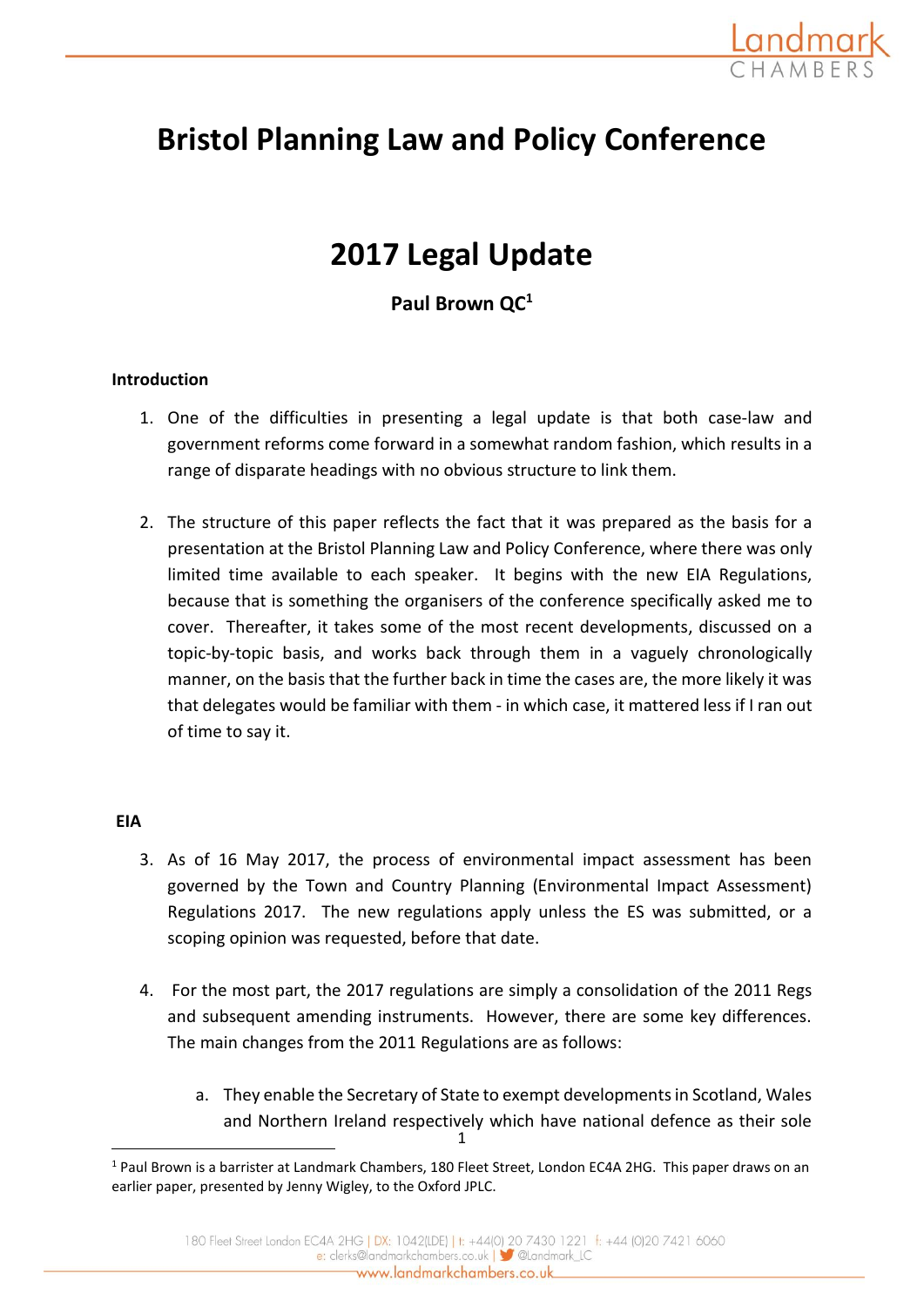

purpose from the environmental impact assessment ("EIA") procedures which would ordinarily be applicable;<sup>2</sup>

- b. The introduction of co-ordinated procedures for projects which are also subject to assessment under the Habitats Directive or the Wild Birds Directive.<sup>3</sup> Note that these do not go as far as requiring "joint" procedures. In practice, it would be normal to expect a co-ordinated approach to EIA and HRA in any event, so on most cases this is unlikely to make much difference;
- c. Changes in the information to be provided to inform a screening decision and the criteria to be applied when making a screening decision. In essence, these involve greater "front-loading", including details of mitigation measures proposed to avoid significant effects.<sup>4</sup> While this may mean more work "up front", it should reduce the number of schemes which are found to require full EIA. The three week timescale for receiving a Screening Opinion has been retained, but the ability to extend this has been limited to 90 days (subject to exceptional circumstances);<sup>5</sup>
- d. although most of the screening criteria are unchanged, there has been a reduction in the threshold above which screening is required for industrial projects (from 5h to 0.5ha). This was not the subject if any consultation and I understand that there have been queries as to whether it was intended;
- e. to the list of environmental factors to be considered as part of the EIA process. Some of these are largely changes in nomenclature – "human beings" has been replaced by "population and human health", "fauna and flora" has been replaced by "biodiversity"<sup>6</sup>, but there is a new requirement to consider (where relevant) effects deriving from vulnerability to the risks of major accidents and disasters (including climate change); $<sup>7</sup>$ </sup>
- f. changes to the information to be provided within an ES and the way it is presented, including:

**.** 

 $4$  reg 6(2)

<sup>2</sup> regs 60. 61 and 62

 $3$  reg 27

<sup>5</sup> reg 6(6) and (7)

 $6$  reg 4(2)(a) and (b)

<sup>7</sup> Schedule 3 para 1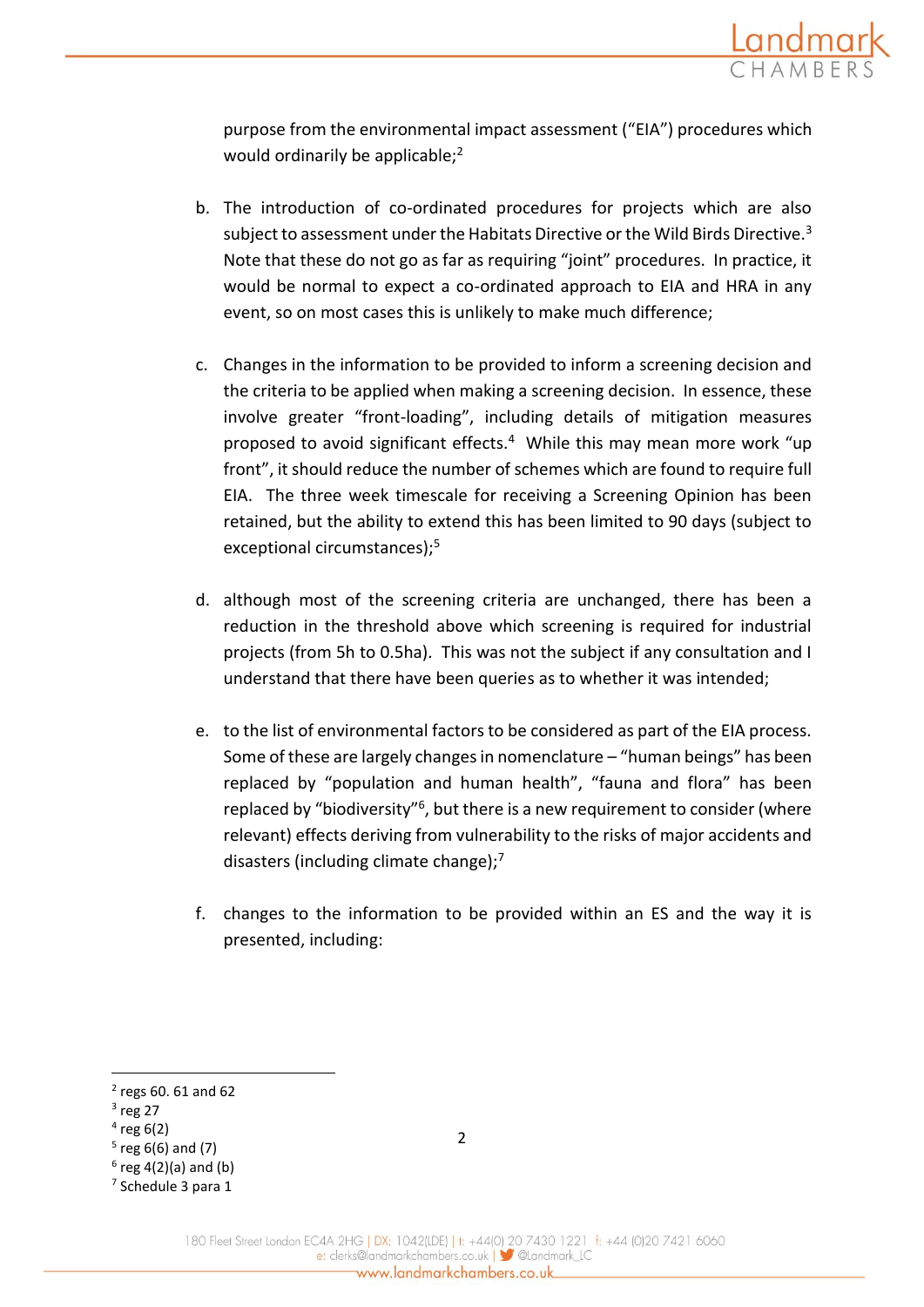

- i. the ES must be accompanied by a statement setting out the relevant qualifications of the experts used, $8$  and the consenting authority must be satisfied as to the competency of those experts.
- ii. the ES must be based upon the most recent scoping opinion (where one has been obtained);<sup>9</sup>
- iii. changes to the requirements for considering alternatives: the ES must now include an "indication of the main reasons for choosing the selected option, including a comparison of the environmental effects".<sup>10</sup>
- g. increase in the consultation period for a submitted ES, from 21 to 30 days;<sup>11</sup>
- h. authorities are required to determine the procedures for monitoring significant adverse effects;<sup>12</sup>
- i. the introduction of a requirement for decision-makers to avoid conflicts of interest, and (in cases where the proposal is being brought forward by an authority that is also the decision-maker) to ensure functional separation between the persons within the authority responsible for bringing forward a proposal and those responsible for determining it. <sup>13</sup>
- 5. Overall, the changes are not ground-breaking. However, those wishing to ensure they minimise the risk of judicial review would do well to take on board the changes to the content and presentation of screening requests and ESs, particularly in areas such as consideration of alternatives, which have in the past been a happy hunting ground for those seeking a basis on which to challenge both grants of planning permission and development plans.

## **Section 106 Agreements and Pooling Arrangements**

**.** 

<sup>8</sup> reg 18(5)

<sup>&</sup>lt;sup>9</sup> reg 18(4)(a)

<sup>10</sup> reg 18(3)(d) together with Schedule 3 para 2

 $11$  reg 19(6), 20(2)(e)

 $12$  reg 26(1)(d), 26(3)

<sup>13</sup> reg 64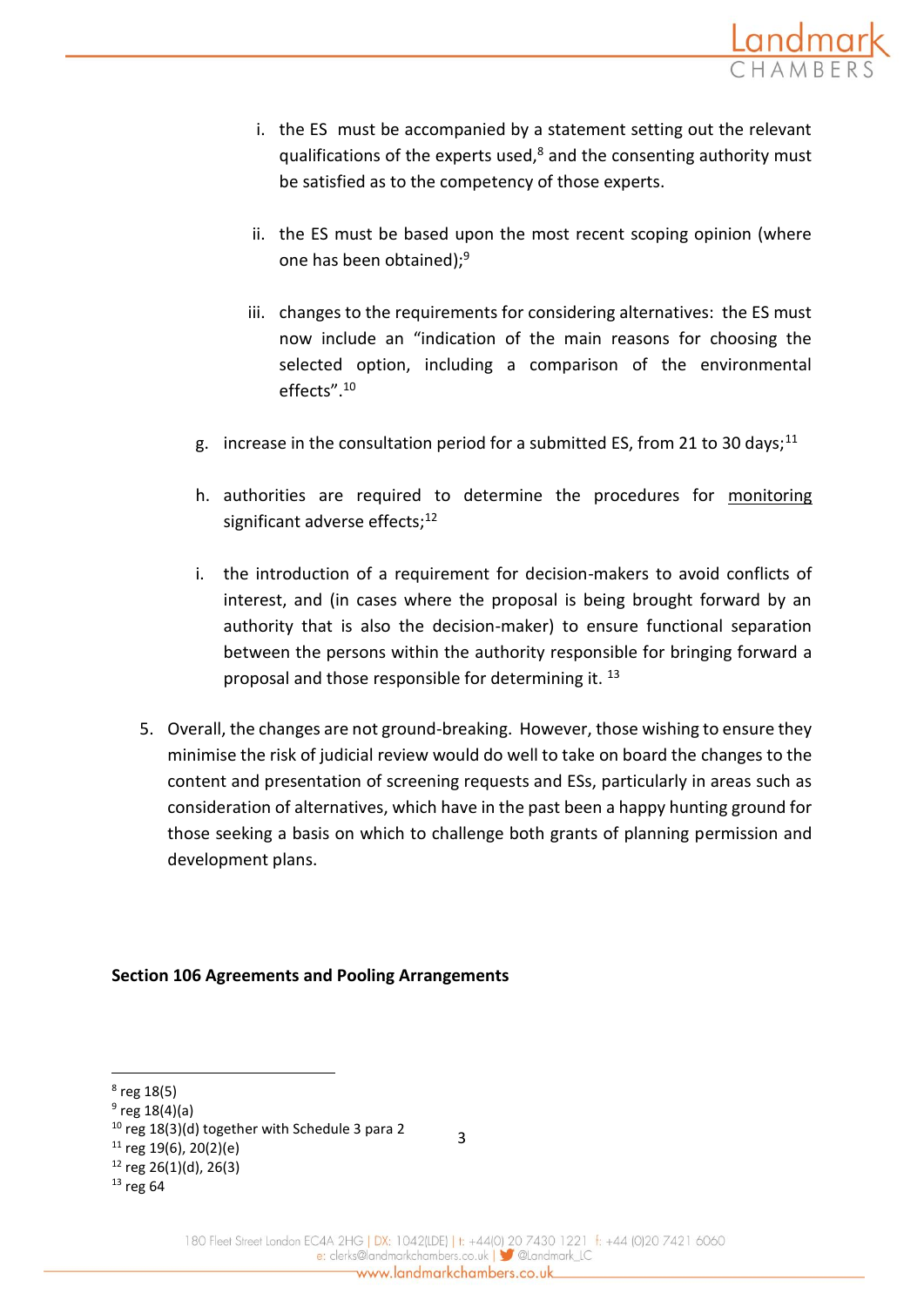

- 6. In terms of recent case law, the Supreme Court's decision in *Aberdeen City and Shire Strategic Development Planning Authority v. Elsick Development Company Ltd<sup>14</sup>* may be prove to be one of the most significant planning cases this year. It concerns the use of Section 106 Agreements and Pooling Arrangements to fund the infrastructure required in areas which are expecting major new development across a number of sites.
- 7. The facts of the case are far from unusual. The authority's strategic development plan identified four strategic growth areas in the city. It also identified a number of major improvements to transport infrastructure, which could only be funded if the Authority was able to secure a percentage in the increase in land values associated with development in the strategic growth areas. Consequently, the Authority consulted on and adopted Supplementary Guidance, which established a fund to deliver these projects, to which developments within the growth areas were required to contribute.
- 8. Elsick was one of those developers, and owned land on which they were proposing to construct 4000 new homes. Throughout the consultation process, Elsick had objected to the Fund on the grounds that it was contrary to the guidance set out in Circular 3/2012 (which reflected the normal tests familiar to English planners). In particular, Elsick argued that the effect of the Fund was that they were being required to contribute to a large number of schemes, even though the figures showed that their own development would have no, or at most a *de minimis*, effect on that particular part of the road network.
- 9. When that argument failed with the Authority, Elsick took their challenge to the Courts. They succeeded before the Inner House, and that decision has now been upheld by the Supreme Court.
- 10. In a judgment which considers the tests for validity of conditions, section 106 agreements and the connection between the two, Lord Hodge began by affirming the longstanding "threefold test" that conditions must be imposed for a planning purpose, must fairy and reasonably relate to the permitted development, and must not be unreasonable.
- 11. Turning to the difference between conditions and section 106 obligations, Lord Hodge observed that, unlike conditions, the validity of planning obligations did not depend on their relationship to a particular permission: it was possible to enter into a section 106 obligation even if there was no planning application. Instead,

<sup>&</sup>lt;sup>14</sup> [2017] UKSC 66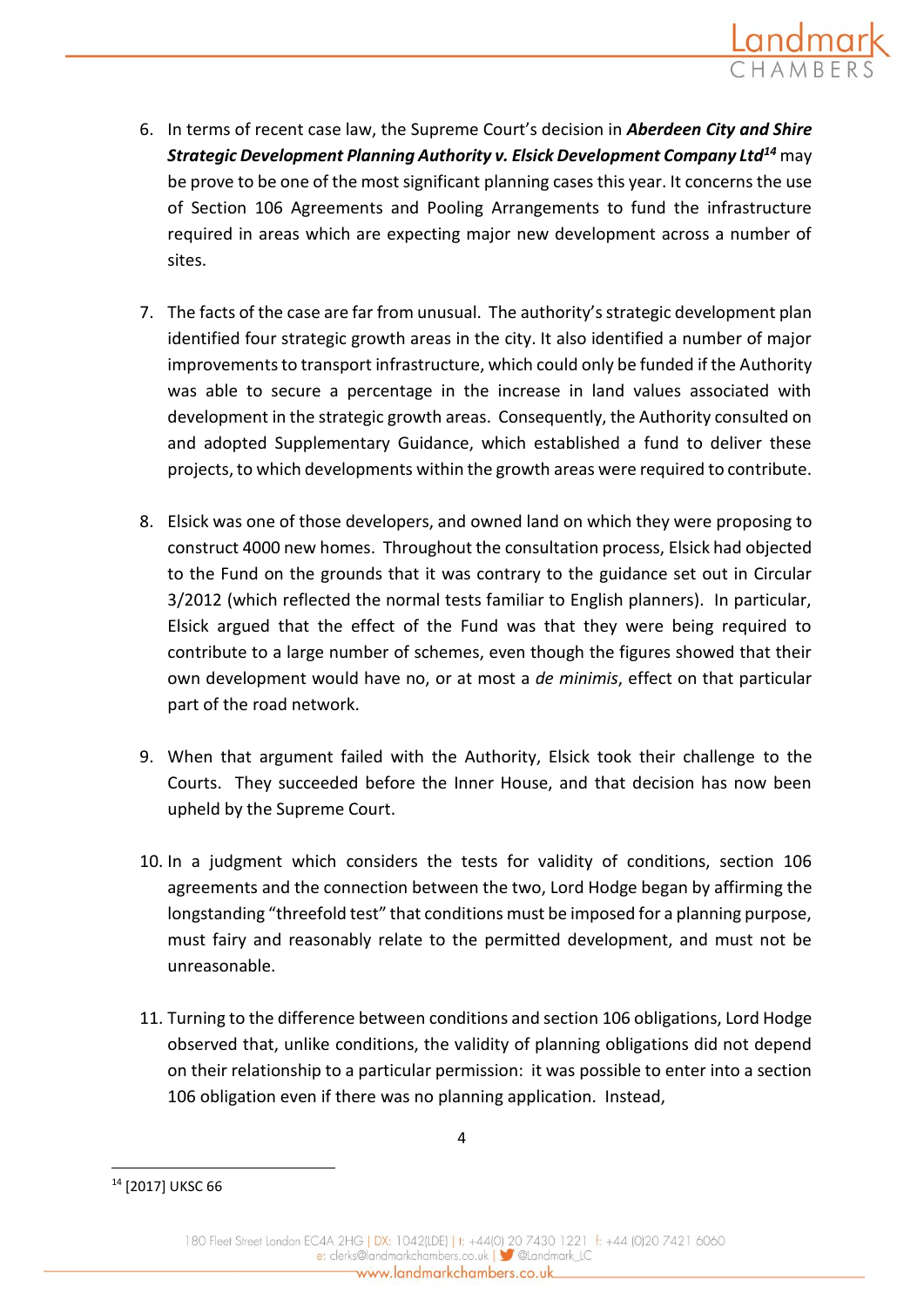

"The legality of a planning obligation depends on whether it restricts or regulates the use of land."

- 12. Outside this, the only tests for the  $\frac{legality}{g}$  of an obligation were that it must be for a planning purpose, and not *Wednesbury* unreasonable.
- 13. In those circumstances:
	- a. an obligation to pay a sum of money which was not tied to the commencement of development would not be lawful.
	- b. a planning obligation which required a contribution for a purpose that did not relate to the burdened land would also be unlawful, because it would amount to the buying and selling of planning permission

"an ulterior purpose, even if it could be categorised as a planning purpose in a broad sense, will not suffice"

## 14. However:

"the question whether a benefit conferred by a planning obligation is a material consideration in the determination of an application is quite separate from the question whether a planning obligation restricts or regulates the development or use of a particular piece of land."

15. In this regard, the Supreme Court reaffirmed the observation of Lord Keith in *Tesco Stores v. Secretary of State for the Environment<sup>15</sup>* that:

> "an offered planning obligation which has nothing to do with the proposed development, apart from the fact that it is offered by the developer, will plainly not be a material consideration"

# 16. Critically,

"The inclusion of a policy in the development plan, that the planning authority will seek such a planning obligation … would not make relevant what would otherwise be irrelevant."

<sup>15</sup> (1994) 68 P&CR 219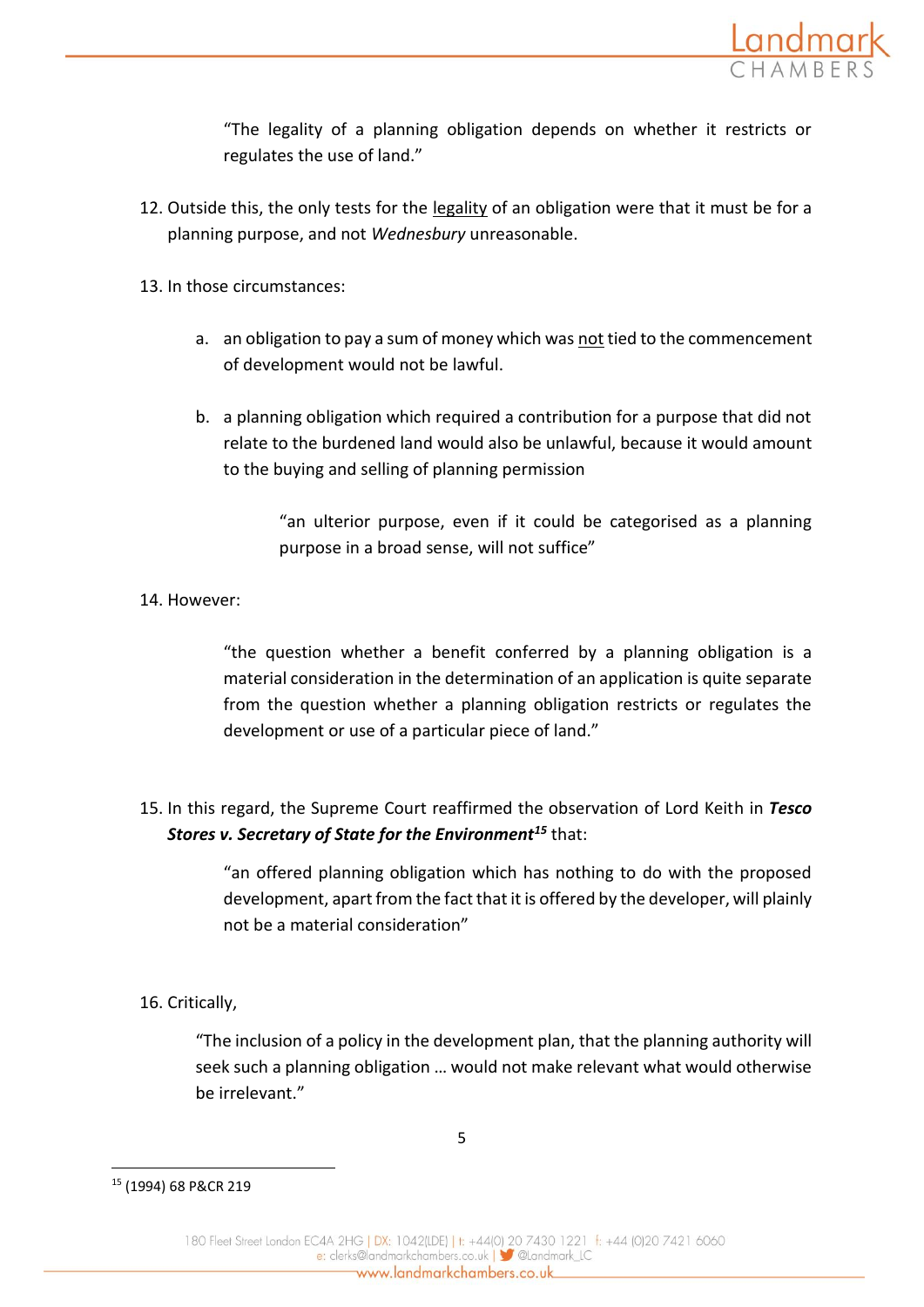

- 17. Applying these principles to the facts, the Supreme Court said that the SG in *Aberdeen*:
	- a. involved the pooling of contributions towards the funding of specified infrastructure where no one developer was liable for the cost of any of the specified interventions;
	- b. required contributions in addition to the requirement that each developer mitigate the specific impacts of their scheme;
	- c. contributions were fixed at a sum per unit which was not tied to the impact of a particular development on the transport network. This did not meet the criterion in the Circular that contributions had to be fairly related in scale and kind.
- 18. Having regard to these matters, the scheme of the SG was unlawful:
	- a. because it entailed the use of a developer's contribution on infrastructure with which its development had no more than a trivial connection, and was thus not imposed for a purpose in relation to the development and use of the burdened site;
	- b. because there had to be more than a trivial connection between the development and the interventions the contribution would fund.
- 19. Does this mean the end of pooling schemes? The answer is a qualified "no". Schemes will still be lawful where there is a clear link between the developments and the infrastructure which is to be funded, and where the LPA can demonstrate that the amount required of any particular developer is based on the impact which that development is likely to have. In practice, however, this will mean that:
	- a. across the board tariffs are going to be more difficult to justify;
	- b. pooling schemes which cover a large number of different infrastructure projects may have to be broken down into smaller pools, where the list developers required to contribute to any particular pool is more focused;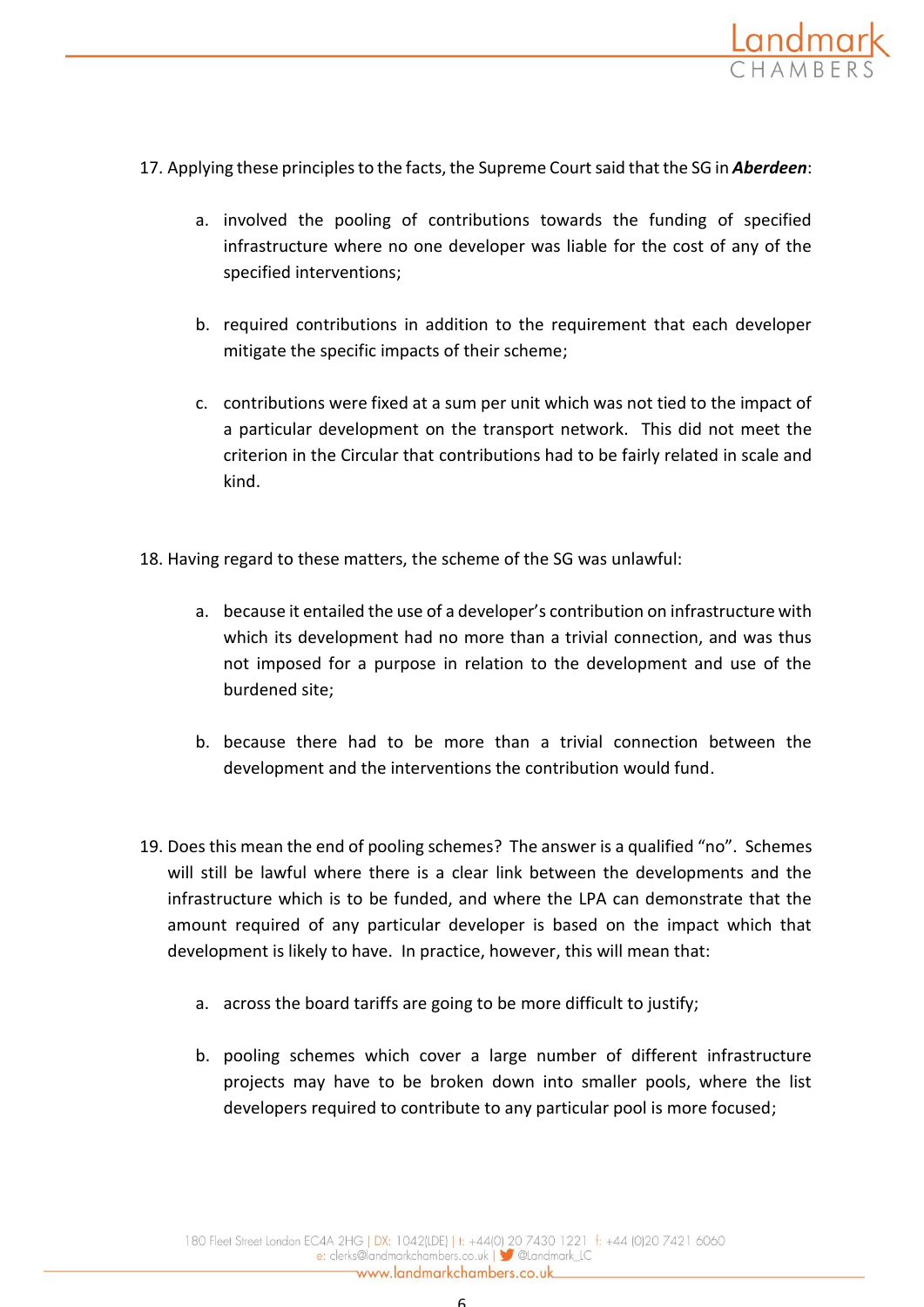

- c. LPAs will need to be able to demonstrate that money collected within a particular pool is used for projects which are part of that pool.
- 20. LPAs with pooling schemes covering a range of infrastructure would therefore be welladvised to review them in the light of the Supreme Court's decision. What is very clear is that pooling schemes cannot be used as an alternative to Community Infrastructure Levy.
- 21. Before leaving this topic, it should also be noted that the Court of Appeal heard argument just last week in the case of *R (Wright) v. Forest of Dean District Council<sup>16</sup>* where, at first instance, Dove J quashed a planning permission for a wind turbine in the Forest of Dean because, in granting the permission, the Council unlawfully took account of promised annual "community donations" from the operator of the turbine to the local community.
- 22. The donations promised by the applicant to total between £500,000 £1,100,000 were to be administered through a Community Benefit Society formed under the Cooperative and Community Benefit Societies Act 2014. The Council accepted that the donations had been taken into account in granting the permission. Noting that there were no particular community benefits to which these donations had to be applied, and that they could be used for anything, provided that it benefitted the local community in some way, Dove J concluded that they did not meet the test for materiality and were unlawful, and on the basis f the familiar principle that "planning consent cannot be bought or sold".
- 23. My prediction is that the Court of Appeal will uphold this, but it is one to watch.

# **Air Quality**

1

24. The cases under this heading flow from the *ClientEarth* litigation relating to the Government's EU law duties to reduce nitrogen dioxide levels in the air. In particular, in a judgment given in November of last year, ClientEarth successfully challenged the Government's Air Quality Plan<sup>17</sup>. The High Court determined<sup>18</sup> that the Air Quality Plan was defective in a number of respects, not least because cost, rather than efficacy, had been the determining consideration when selecting measures to lower pollution levels. Further, basing the Plan on very optimistic forecast assumptions

<sup>16</sup> [2016] EWHC 1349 (Admin)

<sup>7</sup> <sup>17</sup> which had itself been published pursuant to a mandatory order of the Supreme Court: *R (oao ClientEarth) v. SSEFRA* [2015] UKSC 28

<sup>18</sup> See Judgment of Garnham J in *R (oao ClientEarth) v. SSEFRA* [2016] EWHC 2740 (Admin)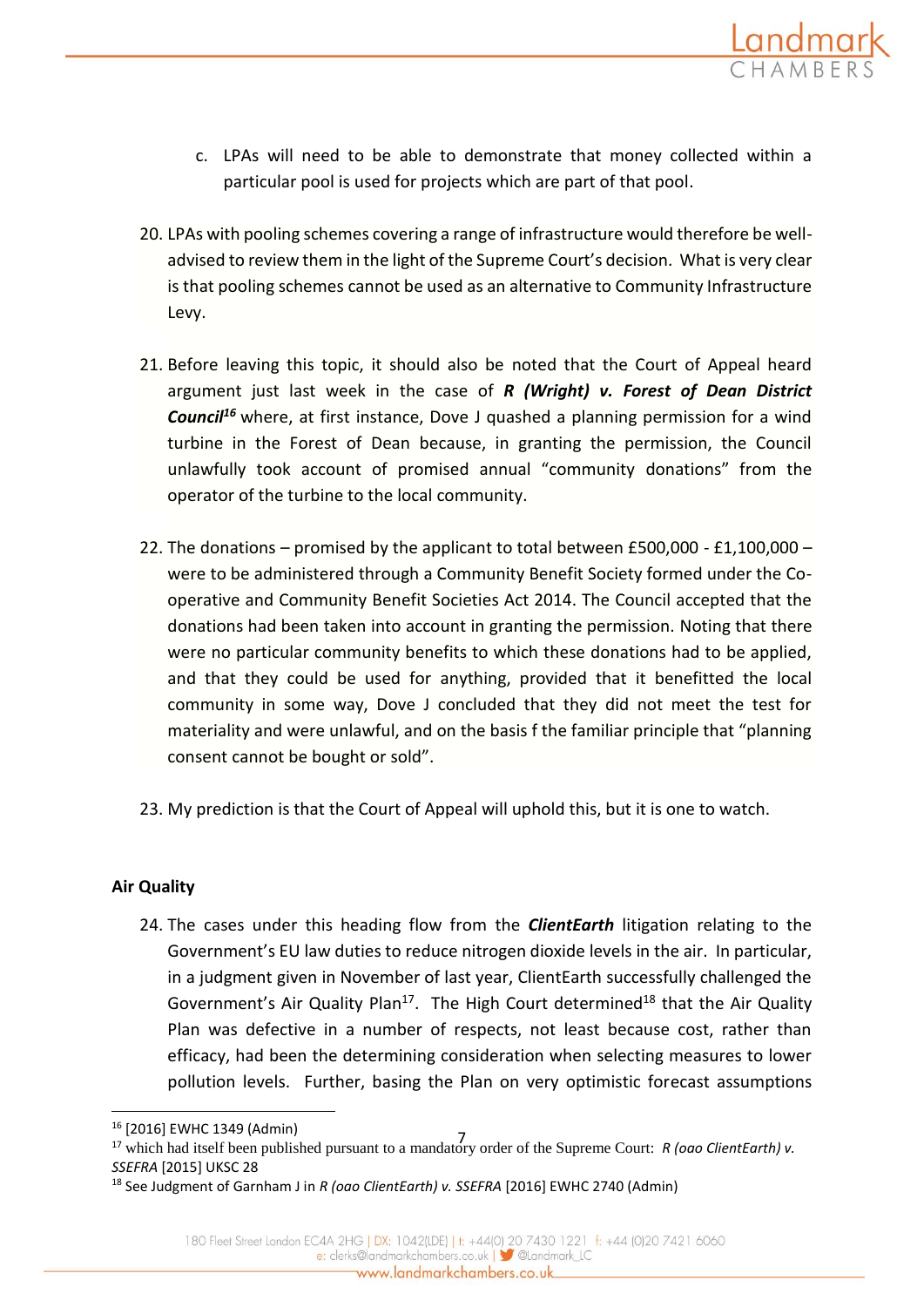

(which failed to reflect properly the revelations about 'defeat devices' being used in vehicle emissions testing) was held to breach the Directive. The Government was ordered to produce a new draft Plan by 27 April 2017, and a final Plan by 31 July 2017.

- 25. Although not directly related to a planning decision, *ClientEarth* is already having an impact on proposed development in parts of the country which have identified Air Quality Management Areas and are struggling to meet the required limits. Two cases illustrate the way in which it is being used.<sup>19</sup>
- 26. First, in *R (Shirley) v. Secretary of State for Communities and Local Government<sup>20</sup>* the Claimants challenged the Secretary of State's refusal to call in an application where they were concerned that the Council had failed to deal properly with their arguments about the impact of a proposed urban extension of some 4000 dwellings on an Air Quality Management Area.
- 27. In this regard, is generally well-established that the Secretary of State has a very broad discretion when deciding whether or not to call in an application, but in this case, the Claimants argued that this was overridden by the Secretary of State's obligations as a "competent authority" under the Air Quality Directive. The Claimants contended that the AQD required the Secretary of State to take all appropriate measures to ensure compliance, which included calling in the application in that case.
- 28. That application was rejected by Dove J on the grounds that the Secretary of State's obligations under Article 3 were clearly defined, and there was no justification for extending this to include wider responsibilities. However, although the claim in that case failed, in *Gladman Developments Ltd v. Secretary of State for Communities and Local Government<sup>21</sup>* the Court was asked to consider an appeal decision in which the Inspector had refused planning permission for 115 new homes in Swale, inter alia because of the impact on air quality.
- 29. In upholding that decision, Supperstone J concluded that:
	- a. the Inspector had properly understood that the effect of the *ClientEarth* litigation was that the Government had to achieve compliance by the earliest possible date;

<sup>8</sup> failed due to timing): *R (Hillingdon BC) v. SS Transport* [2017] EWHC 121 (Admin) <sup>19</sup> See also the challenge brought on air quality grounds to the draft Planning Policy Statement on airports (which <sup>20</sup> [2017] EWHC 2306

<sup>21</sup> [2017] EWHC 2768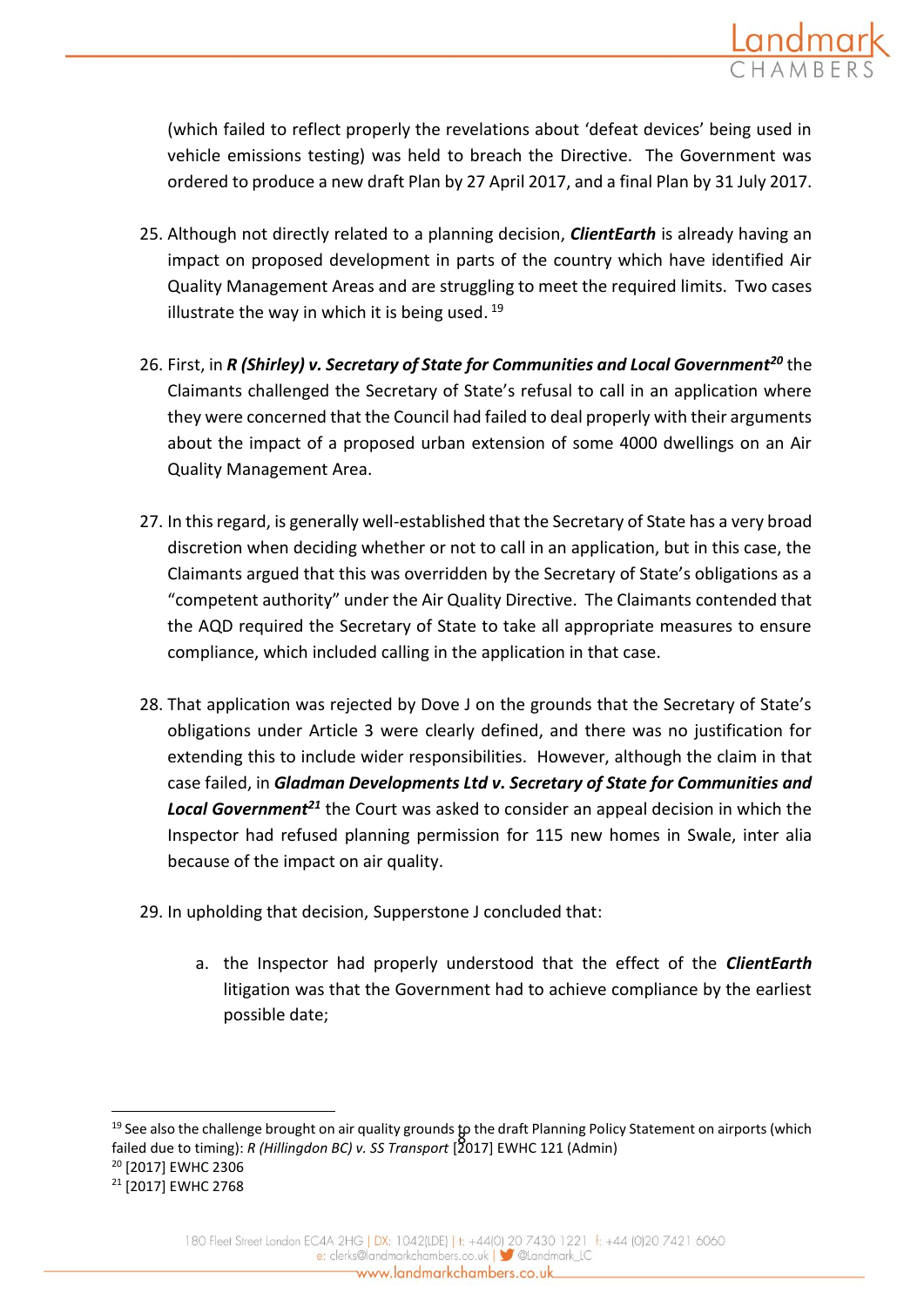

- b. the fact that there was a duty to produce and implement an air quality plan did not mean the inspector was required to presume that the UK would become compliant with the EU Directive in the near future;
- c. this was not an area where there were any other regulatory controls which could be relied upon to address the air quality impacts of the Claimant's development; and
- d. the Inspector was not required to consider whether the issue could be addressed by a Grampian condition requiring mitigation which had not been suggested to him.
- 30. Elsewhere in the country, we are still waiting to hear the fall-out of the revelations by Cheshire East Council in August concerning the deliberate manipulation of air quality data over the last three years. However, according to news reports the Council is now reviewing permissions that have been granted in over five towns in the area.<sup>22</sup>
- 31. Together, these examples demonstrate the critical importance of the air quality to planning cases, and suggest that the issue is going to be a growing area of concern for authorities and developers alike.

# **Neighbourhood Planning**

- 32. The most important case in neighbourhood planning this year is the Court of Appeal's decision in *R (oao DLA Delivery Ltd) v. Lewes DC.*<sup>23</sup> This concerned a problem which is not unusual in the context of neighbourhood plans. Under the terms of the Localism Act, a neighbourhood plan is required to be in "general conformity with the strategic policies contained in the development plan for the area".<sup>24</sup> NPs are also required to have regard to national policy and advice – i.e. the NPPF and the PPG. This is all very well where the local planning authority has an up-to-date, NPPF compliant local plan, but a number of neighbourhood plans have been brought forward in circumstances where the adopted development plan is badly out of date.
- 33. In *DLA Delivery*, the claimant contended that these requirements could not both be met unless there was an up-to-date local plan in place. Upholding the decision of Foskett J at first instance, the Court of Appeal rejected that argument on the basis that

[pollution-data](https://www.theguardian.com/environment/2017/aug/02/cheshire-east-council-admits-falsifying-air-pollution-data)</u> and reports on the Council's website.<br>23 J2017) EWCA, Given Salace followed by Jane Juic <sup>22</sup> Se[e https://www.theguardian.com/environment/2017/aug/02/cheshire-east-council-admits-falsifying-air-](https://www.theguardian.com/environment/2017/aug/02/cheshire-east-council-admits-falsifying-air-pollution-data)

 $^{23}$  [2017] EWCA Civ 58, since followed by Lang J in (Admin) which held that it was not unlawful for a neighbourhood plan also to seek to be consistent with an emerging local development plan. <sup>24</sup> Under Town and Country Planning Act 1990, Sch 4B 8(2)(e)

<sup>180</sup> Fleet Street London EC4A 2HG | DX: 1042(LDE) | t: +44(0) 20 7430 1221 f: +44 (0)20 7421 6060 e: clerks@landmarkchambers.co.uk | 3 @Landmark\_LC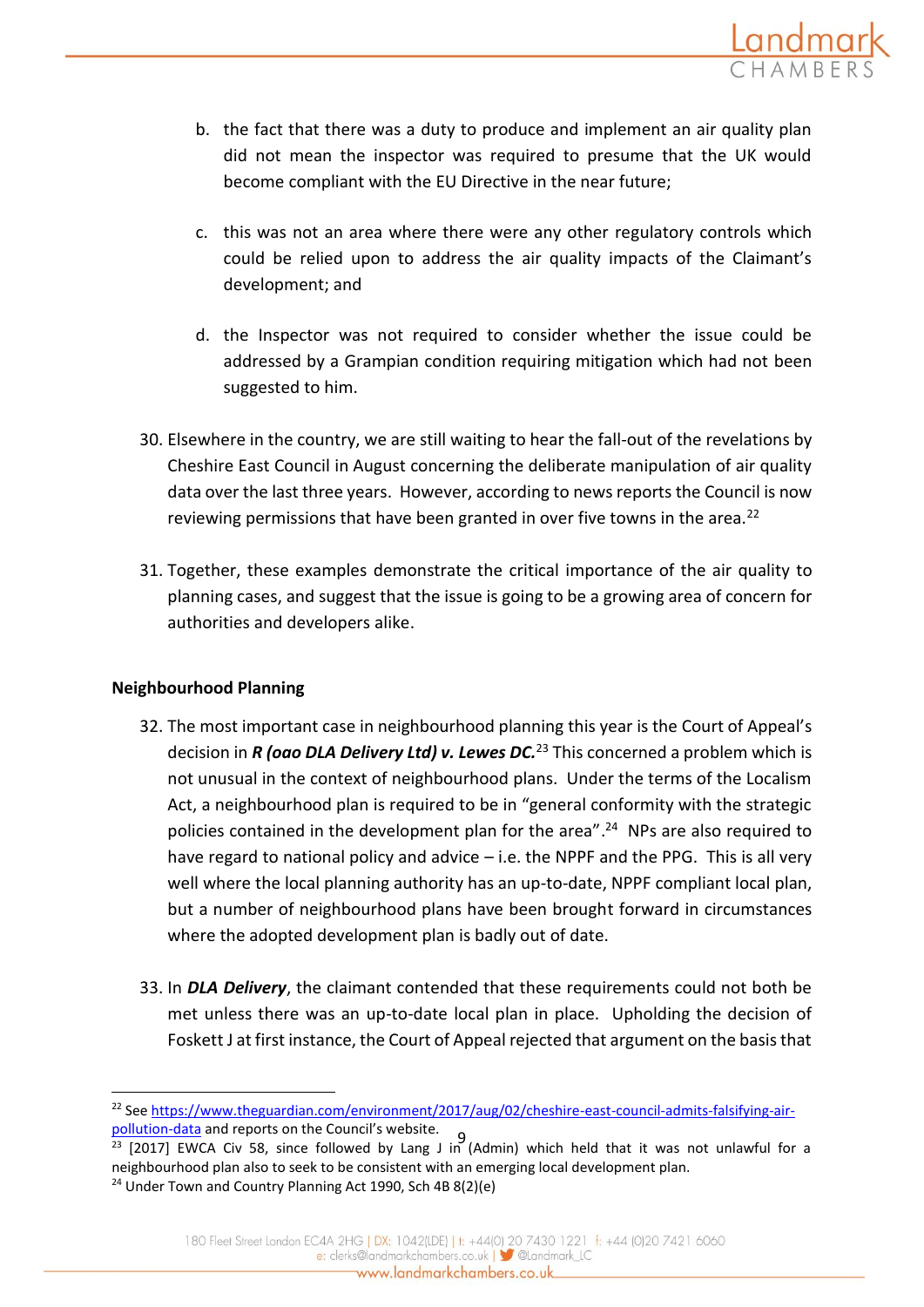

the requirement for 'general conformity' was flexible and did not require absolute conformity with an out-of-date plan. Further, no conformity was needed with policies which specifically planned for a previous time period that was not covered by the neighbourhood development plan. There was no requirement for the making of a neighbourhood plan to await the adoption of an up-to-date local plan.

- 34. *DLA Delivery* has since been followed and applied in two decisions, handed down within a fortnight of one another.
- 35. First, in *Hoare v. Vale of White Horse*<sup>25</sup> the Court found that there had been a legal error by the neighbourhood plan examiner in failing to identify a clear conflict between the neighbourhood plan and a policy in the Local Plan. However, the mere fact that there was a conflict between one policy in a neighbourhood plan and one strategic policy in the development plan did not necessarily mean that the policies in the neighbourhood plan collectively were not in general conformity with the strategic policies in the development plan as a whole. It was highly likely that, had the examiner and the local authority realised that the neighbourhood plan policy conflicted with the local plan policy, they would still have concluded that the draft neighbourhood plan was in general conformity with the strategic policies in the development plan. In those circumstances, since the outcome for the claimant would not have been substantially different if the identified legal error had not occurred, relief was refused pursuant to the [Senior Courts Act 1981 s.31\(2A\).](https://login.westlaw.co.uk/maf/wluk/app/document?src=doc&linktype=ref&context=5&crumb-action=replace&docguid=I0C55BFB0E44A11DA8D70A0E70A78ED65)
- 36. In the second case, *R(Bewley Homes Plc) v. Waverley BC<sup>26</sup>*, the Farnham Town Plan had been brought forward in advance of the new local plan, and proposed allocating sites which were beyond the settlement boundary in the adopted (but out of date) Local Plan. The Claimants<sup>27</sup> argued that the NP could not be therefore be in general conformity with the development plan. That argument was rejected by the Examiner, whose decision was upheld by Lang J., largely on the basis of *DLA Delivery*.
- 37. Lang J's judgment also considers the standard of reasons required of an examiner examining whether a neighbourhood plan meets statutory requirements. Reflecting the comments of Holgate J in *Crownhall Estates<sup>28</sup>*, Lang J considered that there were obvious differences between the role and function of an inspector deciding a contested appeal, which was an adversarial process, and an examiner examining whether a neighbourhood plan met the statutory requirements, which was an inquisitorial process. The adversarial process gave rise to a particular obligation to

<sup>25</sup> [2017] EWHC 1711(Admin)

<sup>&</sup>lt;sup>26</sup> [2017] EWHC 1776

<sup>10</sup>

<sup>&</sup>lt;sup>27</sup> who were, ironically, promoting other sites in Farnham which were also beyond the settlement boundary <sup>28</sup> *R (oao Crownhall Estates Ltd) v. Chichester DC* [2016] EWHC 73 (Admin)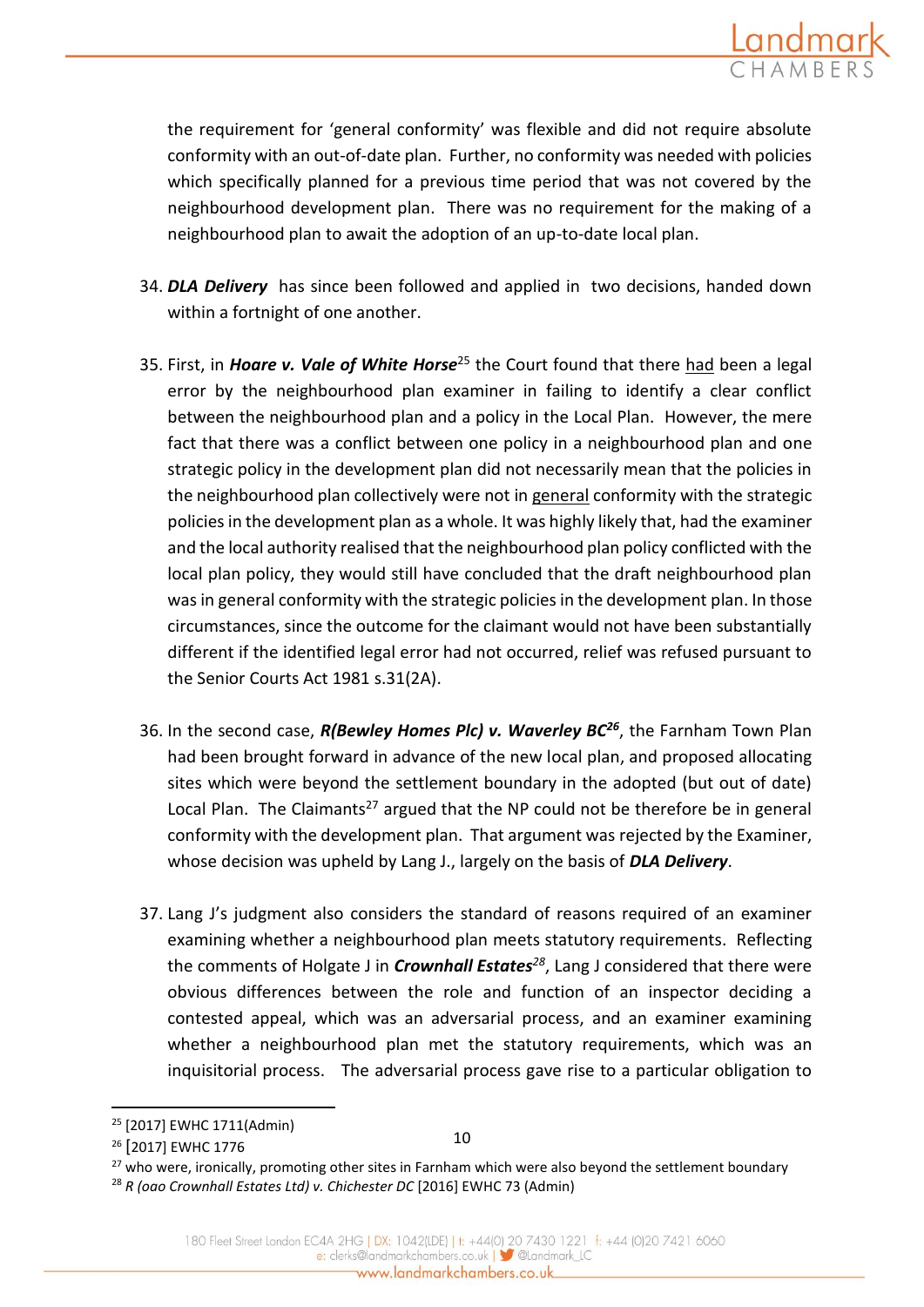

inform the parties of the reasons why their main arguments succeeded or failed, and the extent to which their evidence was accepted. An examiner conducting an inquisitorial process into a neighbourhood plan was not subject to the same obligation as he or she was undertaking a function which was narrowly prescribed by statute and therefore subject to a limited statutory duty to give reasons. The principles in *South Bucks<sup>29</sup>* had to be modified to reflect those differences.

38. Finally, in the "watch this space" category, the High Court last week heard argument in *Richborough Estates v. SSCLG*, where the claimants are challenging the December 2016 Written Ministerial Statement on neighbourhood planning, which states that neighbourhood plan policies in plans that allocate housing sites are not to be treated as 'out of date', unless less than a 3 year housing land supply can be demonstrated. The principle grounds of challenge are the failure to consult over what is essentially an amendment to para 49 of the NPPF, and alleged irrationality. Dove J has indicated that judgment can be expected before the end of term.

# **National Policy: Policies for the Supply of Housing and The Presumption in Favour of Sustainable Development**

- 39. After nearly a dozen conflicting High Court decisions, the Supreme Court's decision in *Richborough Estates v. Cheshire East, Suffolk Coastal v. Hopkins Homes*<sup>30</sup>, finally gave us a definitive answer to the meaning of the phrase "policies for the supply of housing". Overruling the Court of Appeal's decision in this point, the Supreme Court found that the phrase 'policies for the supply of housing' is limited to policies dealing only with the numbers and distribution of new housing, and excludes any other policies of the development plan dealing generally with the disposition or restriction of new development in the authority's area. In other words – contrary to the Court of Appeal's view - "policies for the supply of housing" did not include policies relating to development in the Green Belt, policies for the general protection of the countryside, policies for conserving the landscape of Areas of Outstanding Natural Beauty and National Parks or policies for the conservation of wildlife or cultural heritage.
- 40. However, of at least equal importance is what the Supreme Court went on to say about the practical significance of this conclusion.
- 11 41. Prior to the Supreme Court's decision, paragraph 49 had been regarded as important because it was seen as the gateway into the paragraph 14 "presumption in favour" of sustainable development. In particular, paragraph 14 states that where relevant

<sup>29</sup> *South Buckinghamshire DC v. Porter (No 2)* [2004] 1 WLR 1953

<sup>&</sup>lt;sup>30</sup> [2017] UKSC 37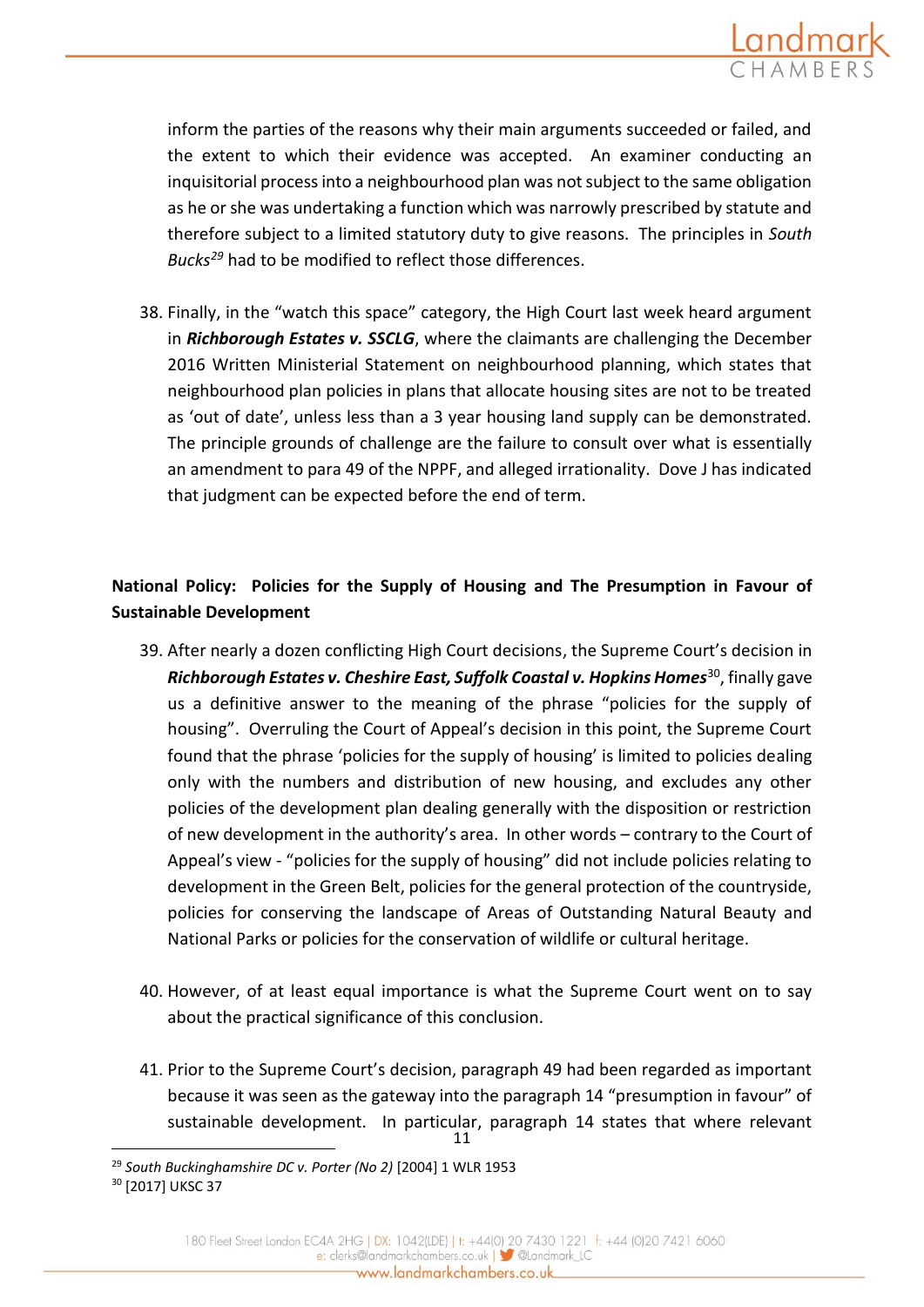

policies of the development plan are absent, silent or out-of-date, planning permission should be granted unless "any adverse impacts of doing so would significantly and demonstrably outweigh the benefits, when assessed against the policies in this Framework taken as a whole." On the face of it, that is an instruction to put the development plan to one side, and determine the application by reference to the NPPF. Prior to the Supreme Court's decision, it was therefore considered extremely important to know whether a policy was a policy for the supply of housing because – if it wasn't – the developer could not rely on para 49 to demonstrate that it was out of date.

- 42. The Supreme Court's decision impacts on this in three ways.
- 43. First, as Lord Carnwath explained, if there is a shortfall in five-year housing land supply, that shortfall is of itself enough to trigger the operation of the "tilted balance" in paragraph 14. There is, therefore, no need for a "legalistic exercise" to decide whether individual policies do or do not come within the expression "policies for the supply of housing". <sup>31</sup> In this sense, *Richborough Estates* in fact makes it easier, rather than harder, to get into paragraph 14.
- 44. However, what Lord Carnwath's judgment gives to developers with one hand, it immediately takes away with the other. In particular, the second way in *Richborough*  impacts on paragraph 14 is in its conclusion that a policy that is deemed "out-of-date" is not therefore necessarily to be "set aside",<sup>32</sup> nor does this determine the weight to be accorded to that policy, either generally or within the "tilted balance". Weight is a matter for the consideration of the decision maker and may be affected by such matters as the degree of consistency of a policy with the NPPF, the particular purpose of the policy and the degree of any shortfall in five-year housing land supply. The Supreme Court has also made clear, as a corollary of this, that policies which are not for the supply of housing should not be given added weight just because they cannot be deemed out- of-date by NPPF para 49.33
- 45. Finally, Lord Carnwath also had something to say about the second limb of para 14, which states that the "tilted balance" does not apply where "specific policies in this Framework indicate development should be restricted." Footnote 9 then gives a list of examples of what is meant by "specific policies"<sup>34</sup>. Stressing that the list of

 $\overline{a}$ 

<sup>34</sup> "For example, those policies relating to sites protected under the Birds and Habitats Directive (see paragraph 119) and/or designated as Sites of Special Scientific Interest, land designated as Green Belt, Local Green Space,

<sup>31</sup> Paragraph 59 of the Supreme Court Judgment in *Richborough Estates* [2017] 1 WLR 1865

<sup>&</sup>lt;sup>32</sup> *Crane v. SSCLG* [2015] EWHC 425 (Admin), at paras 70-75

<sup>12</sup> <sup>33</sup> Paragraph 66 of the Supreme Court Judgment in *Richborough Estates* [2017] 1 WLR 1865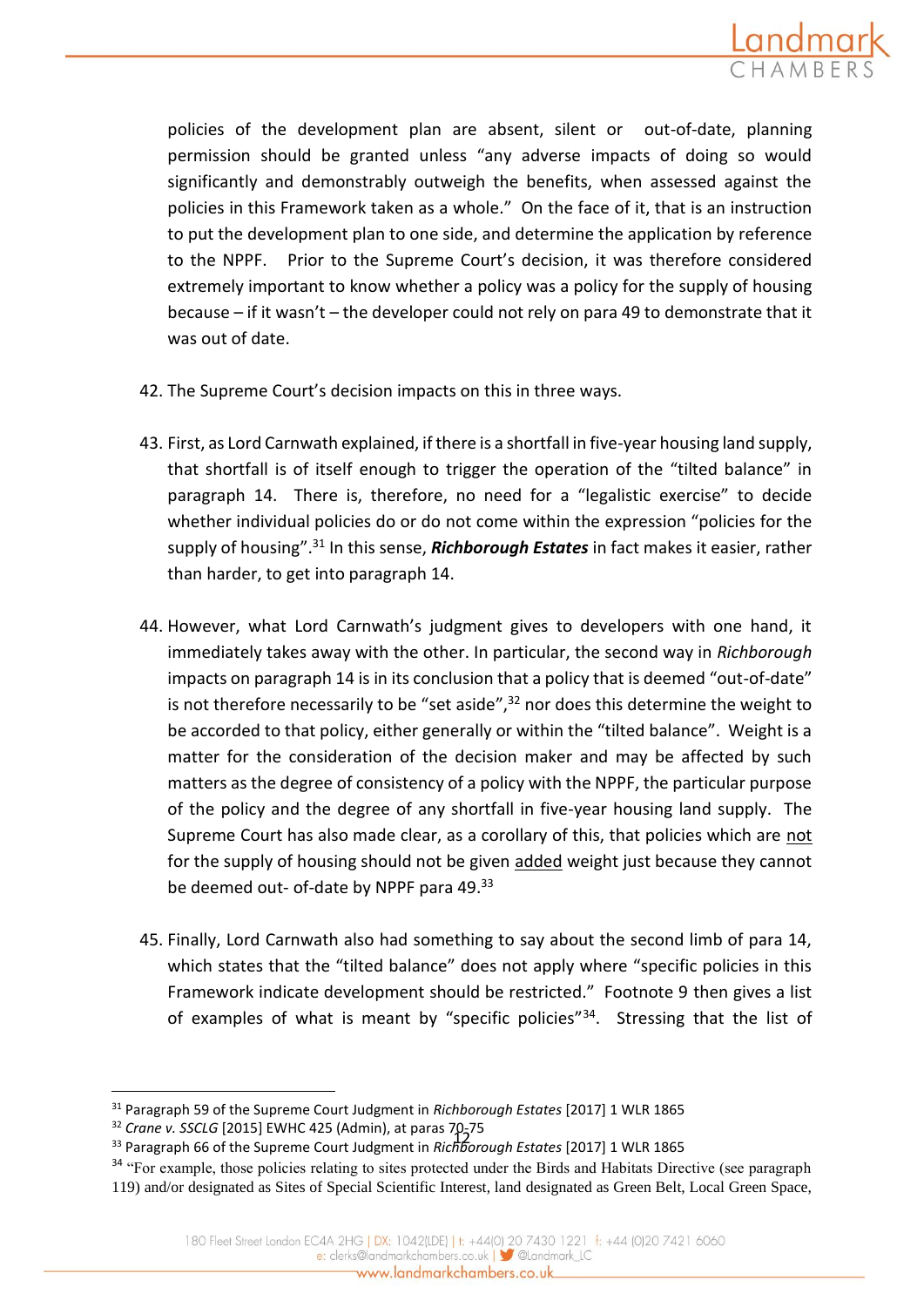![](_page_12_Picture_0.jpeg)

examples in footnote 9 is "not exhaustive", Lord Carnwath went on to say that "although the footnote refers in terms only to policies in the Framework itself, it is clear in my view that the list is to be read as including the related development plan policies".<sup>35</sup>

- 46. Where all this leaves paragraph 14 is, in my view, something of a mess. As a matter of law, it must be right that the NPPF cannot override the development plan<sup>36</sup>. However, the literal wording of paragraph 14 contains a clear injunction to decisionmakers to determine applications simply by reference to the policies of the Framework. The consequence of the Supreme Court's decision is that we can no longer assume that paragraph means what it says. Even if policies of a development plan are out of date, they can still be given weight if the decision-maker so chooses. Moreover, the "tiled balance" may not even be engaged if there are specific policies in the development plan which indicate that development should be restricted. On that basis, everything goes back into the melting pot, and it is still a matter of balance for the decision maker. Plus ca change …
- 47. Although *Richborough* resolved a number of arguments about the meaning of paragraph 14, there are two other important questions which it left open:
	- a. the consequence if a specific 'restrictive' policy is in play. In particular, if there is a specific policy, does this mean that you can never rely on paragraph 14?
	- b. is there a "presumption in favour of sustainable development" outside paragraph 14?
- 48. The first of these had been considered in *Forest of Dean DC v. SSCLG<sup>37</sup>* last year, where Coulson J held that if, after the application of a "restrictive" policy, the outcome was in favour of development then the weighted or tilted balance in favour of development under the first limb "resurfaces and could be applied."<sup>38</sup> That conclusion has now been endorsed by the Court of Appeal decision in *East Staffordshire<sup>39</sup>* where Lindblom LJ said:

 $\overline{a}$ 

an Area of Outstanding Natural Beauty, Heritage Coast or within a National Park (or the roads Authority); designated heritage assets; and locations at risk of flooding or coastal erosion."

<sup>35</sup> Per Lord Carnwath at paragraph 14 of *Richborough Estates*

<sup>&</sup>lt;sup>36</sup> indeed, the NPPF itself states that this is not its intention

<sup>37</sup> [2016] PTSR 1031

<sup>13</sup> <sup>38</sup> That approach was also followed by Holgate J in *R (oao LEGLAG) v. Tewkesbury BC* and was supported by Lang J in *Borough of Telford & Wrekin v. SSCLG and Gladman*

<sup>39</sup> *East Staffordshire v. SSCLG* [2017] EWCA Civ 893, at para 22(3)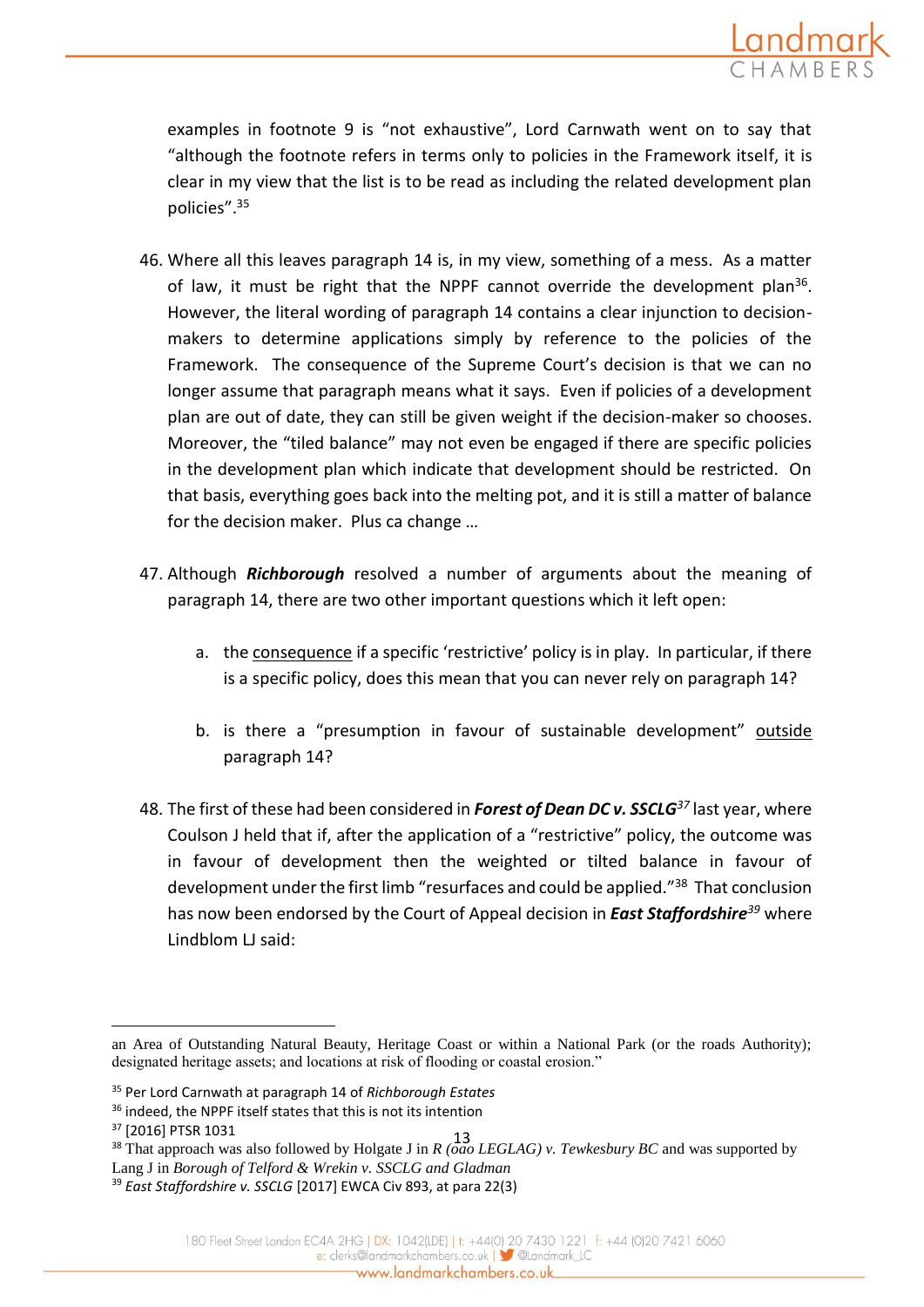![](_page_13_Picture_0.jpeg)

"Once identified, the specific policy in question has to be applied – and, where that specific policy requires it, planning judgment exercised – before the decision-maker can ascertain whether the 'presumption in favour of sustainable development" is available to the proposal in hand"

- 49. As to the second question ("is there a presumption in favour of sustainable development beyond NPPF para 14?") it is not unusual for a developer to find that, although the LPA may not have had a 5YHLS when the application was first made, that situation has been remedied by the time the appeal against refusal comes to be heard. In those circumstances, developers have had to fall back on the argument that, because the government's objective is to maximise the supply of housing, housing targets should not be treated as a ceiling, and a development that is otherwise should still benefit from the "presumption" in favour, whether or not the strict tests in paragraph 14 were met.
- 50. This argument originally succeeded in the High Court decision of Coulson J in *Wychavon DC v. SSCLG<sup>40</sup>* but this was in direct conflict with a decision of Jay J in a different case on the same day. $41$  Three subsequent High Court decisions $42$  also doubted the decision in *Wychavon*. The issue was also settled in *East Staffordshire BC v. SSCLG<sup>43</sup>* where the Court of Appeal made it absolutely clear that neither the 'golden thread' nor the policy presumption in favour of sustainable development has any application outside the confines of paragraph 14.
- 51. In other words, paragraph 14 alone defines the circumstances in which the presumption in favour of sustainable development applies. Development that appears to be 'sustainable' by reference to other parts of the NPPF will only benefit from the presumption in favour if paragraph 14 is triggered. The corollary to this is that, in order to benefit from the policy presumption, a development it *only* needs to meet the relevant tests in paragraph 14. *East Staffordshire* makes it clear that there is no additional requirement that a development proposal must be found to be sustainable first, nor that it must meet all three roles of 'sustainable development' *simultaneously* (as per NPPF para 8 and as set out in NPPF para 7) in order to benefit from the policy presumption under paragraph 14.

<sup>43</sup> [2017] EWCA Civ 893

<sup>40</sup> *Wychavon DC* v. SSCLG [2016] EWHC 592 (Admin)

<sup>&</sup>lt;sup>41</sup> Cheshire East BC v. SSCLG [2016] EWHC 571 (Admin), 1<br><sup>42</sup> Trustage of the Barker Mill Estates u. SSCLG [2016] FMI

<sup>42</sup> *Trustees of the Barker Mill Estates v. SSCLG* [2016] EWHC 3028, *East Staffordshire BC v. SSCLG* [2016] EWHC 2973 (Admin) and *Thorpe-Smith v. SSCLG* [2017] EWHC 3028 (Admin)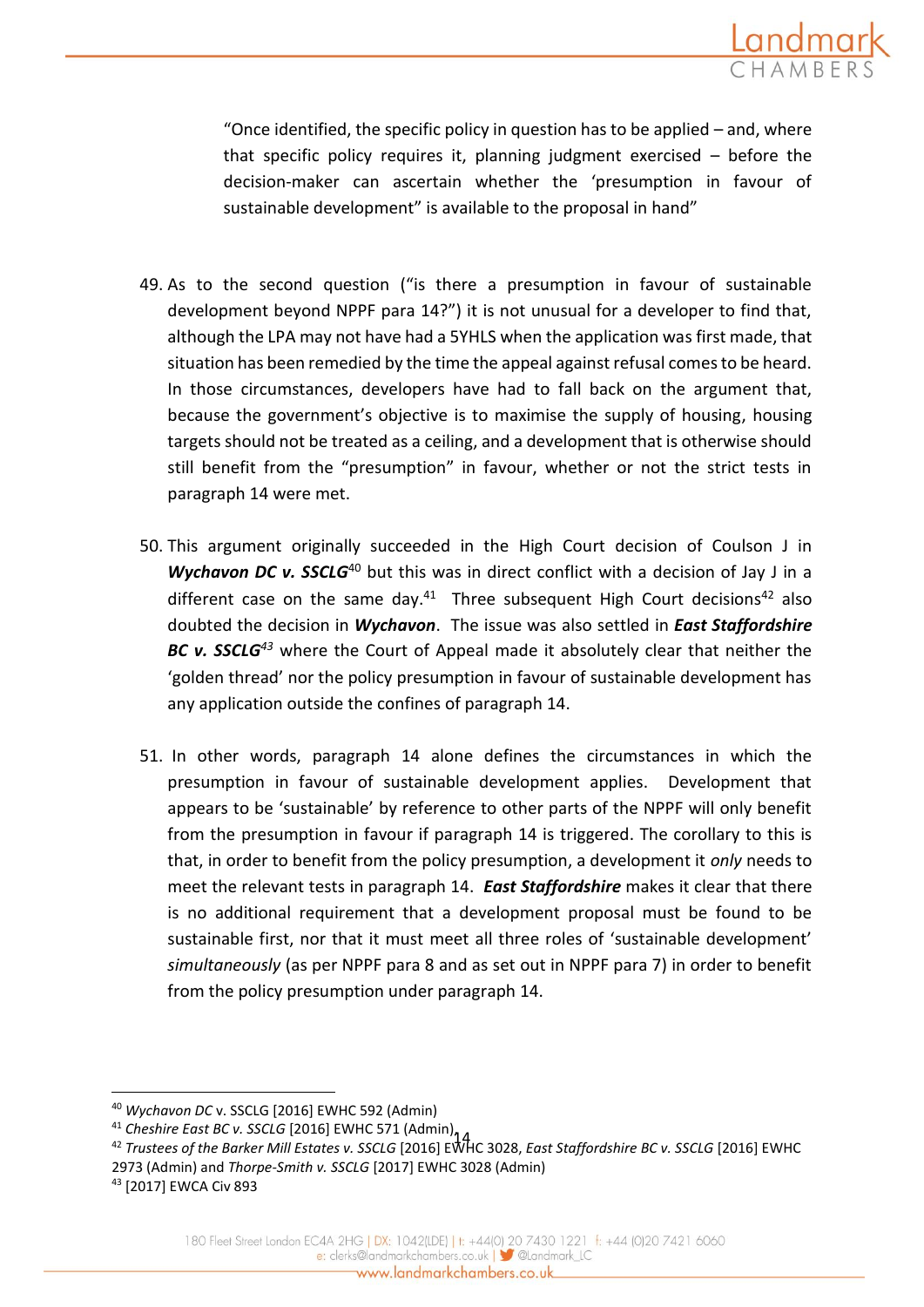![](_page_14_Picture_0.jpeg)

52. However, this does not mean that the "sustainability" of an application is not a material consideration in the normal planning balance. In *Mansell v. Tonbridge & Malling BC<sup>44</sup>* the Court of Appeal upheld the Council's decision to grant planning permission for conversion of an agricultural barn in circumstances where the committee report had advised that the scheme was contrary to the development plan, but that the NPPF's emphasis on sustainable development was relevant. It was common ground that paragraph 14 was not engaged, and the claimant argued that the committee report had misled members into thinking it was. The Court disagreed: officers had not suggested that there was a para 14 presumption in favour of the proposal, but had rightly advised that the sustainability of the scheme in the wider context of the NPPF was material.

## **Housing**

- 53. In order to get in to the presumption in favour of sustainable development via paragraph 49, one has to be able to demonstrate that the LPA does not have a five year "supply of deliverable housing sites". But what exactly does this mean? Does it require the LPA to demonstrate that it has a supply which is large enough to ensure that the numbers required over the next 5 years will in fact be delivered, or is it enough to be able to point to sites which, individually, have a reasonable prospect of being delivered and which – if added together – would give year a 5 year supply, even though (in reality) it is unlikely that they will all come forward in that time?
- 54. This was the central issue in *St Modwen Developments Ltd v. Secretary of State for Communities and Local Government<sup>45</sup>* where the local planning authority had included within its 5YHLS a number of sites which did not have permission, and had not been allocated in the adopted development, but were included in a submission draft allocations document. The Inspector upheld that calculation.
- 55. Of itself, there was nothing surprising about that, since the PPG advises that:

"planning permission or allocation in a development plan is not a prerequisite for a site being deliverable in terms of the five year supply."

56. However, in the High Court (and Court of Appeal) the claimant challenged the Inspector's conclusion on the basis that it erroneously focused on "deliverability" rather than "delivery". Para 49, it was argued, was concerned with the probability of delivery.

<sup>44</sup> [2017] EWCA Civ 1314

<sup>45</sup> [2017] EWCA Civ 1643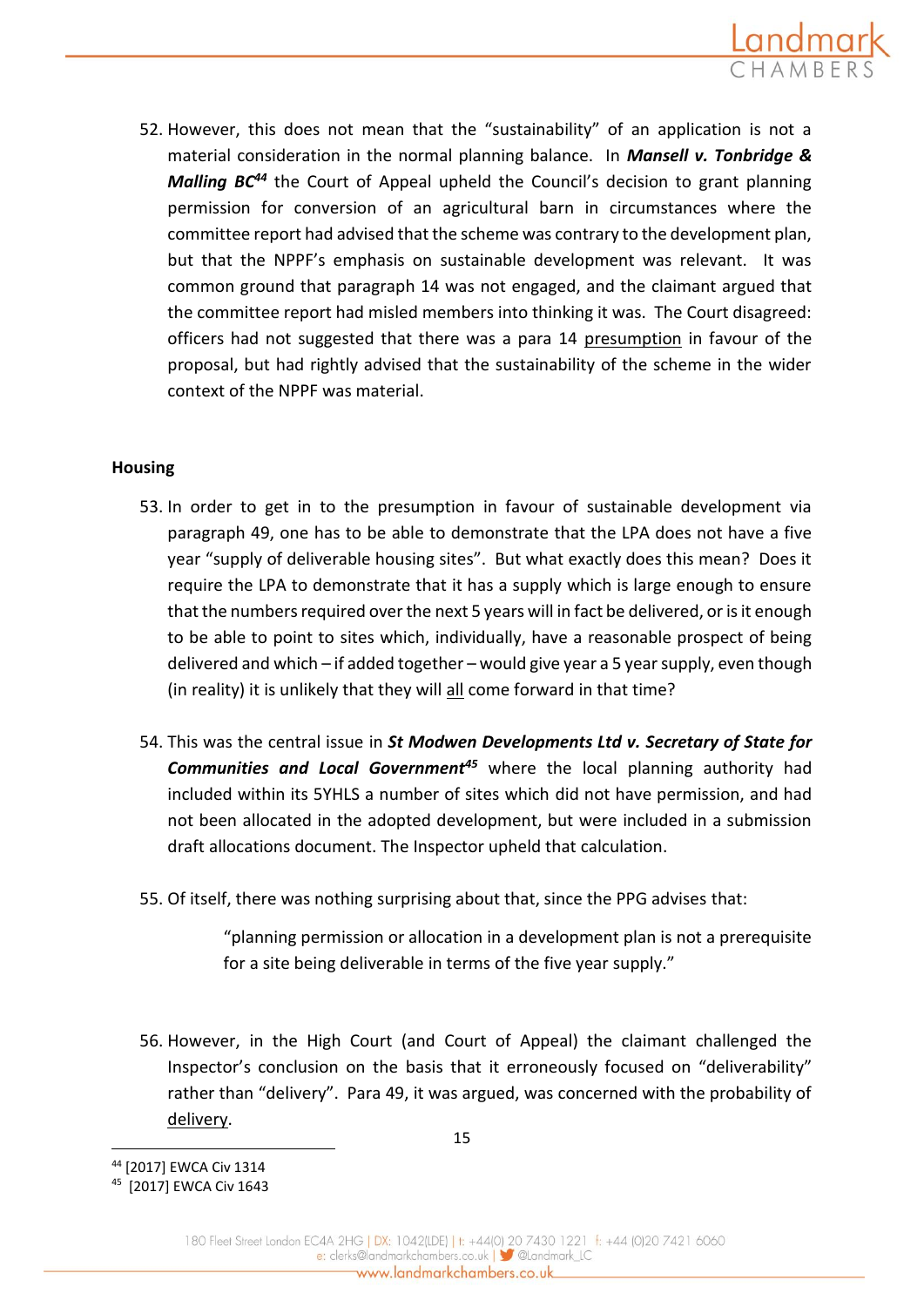![](_page_15_Picture_0.jpeg)

57. That argument was rejected by Ouseley J at first instance, and his decision has been upheld by the Court of Appeal, where Lindblom LJ said:

> "Deliverability is not the same thing as delivery. The fact that a particular site is capable of being delivered within five years does not mean that it necessarily will be."

> "paragraphs 47 and 49 .. are consistently worded to refer to a supply of housing sites that can be regarded as 'deliverable', not sites that are regarded as certain to be delivered."

> "had the Government's intention been to frame the policy … in terms of a test more demanding than deliverability, this would have been done".

- 58. The practical effect of this decision is that LPAs need only to be able to show that they have enough sites which are deliverable, to make up a 5YHLS, even if in reality not all of these will be delivered in that time.
- 59. This decision will doubtless embolden LPAs to claim a 5YHLS in advance of formal adoption of an emerging plan. It also provides a potential argument against a trend, sometimes seen in planning appeal decisions, of discounting a percentage of a 5YHLS figure to allow for non-delivery, on the grounds that what is required is a supply of sites that are "deliverable", and not a supply of sites that will necessarily be delivered.
- 60. While on the topic of housing, but in the "watch this space" category, we are now awaiting the result of the government consultation on "Planning for the right homes in the right places". Key proposals in the consultation paper include:
	- a. A standardised approach to calculating housing need, by reference to a simple formula which takes demographic projections, adds an adjustment factor based on a "local affordability ratio" which reflects the ratio of house prices to earnings, subject to an overall cap. The standardised approach would apply to all plans submitted after 31 March 2018. Authorities which wish to depart from the methodology will have to justify their approach, which will be "tested rigorously by the Planning inspector through examination of the plan". LPAs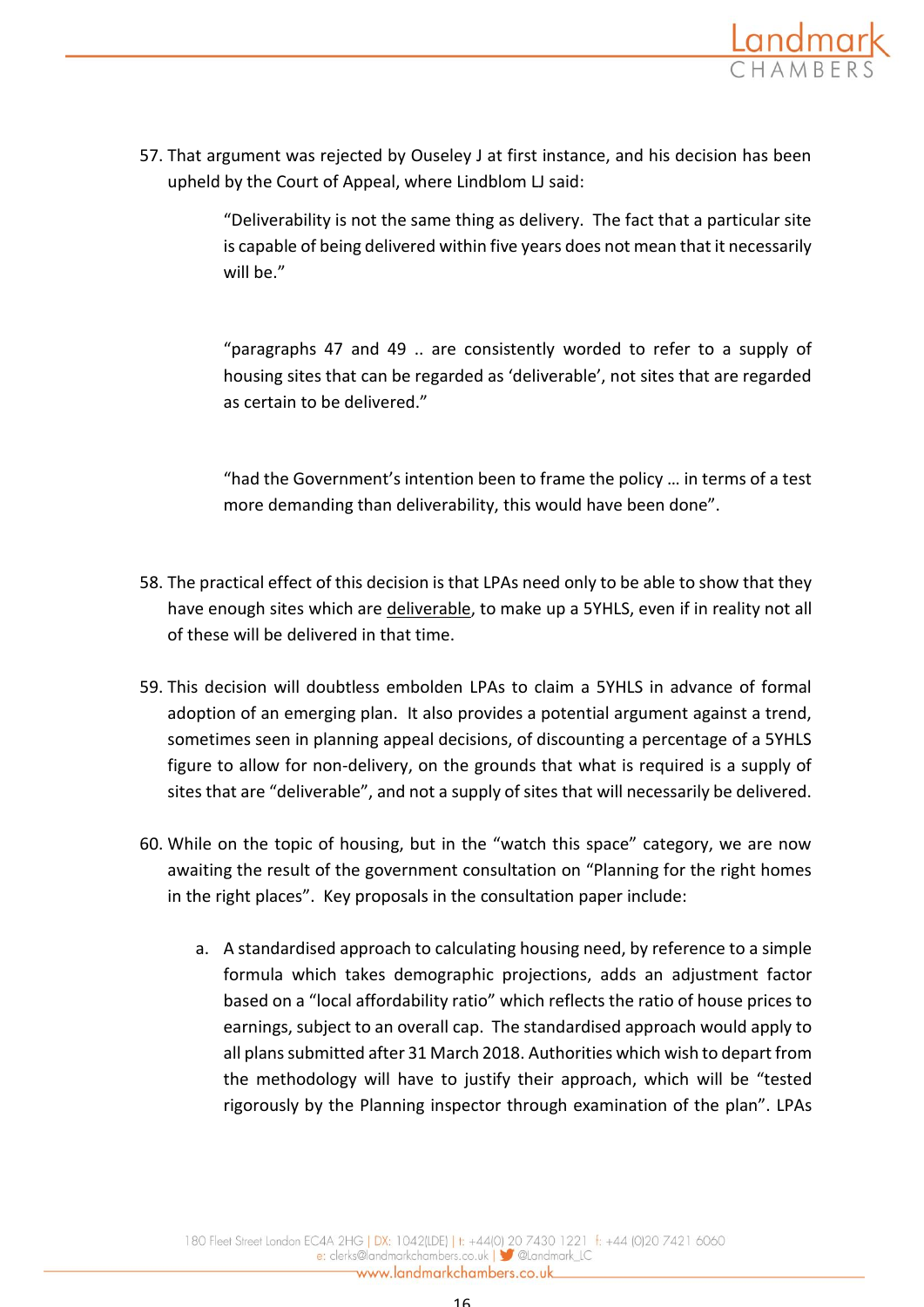![](_page_16_Picture_0.jpeg)

using the standardised approach would be able to rely on the evidence base used to justify their plan for a period of 2 years from the date on which they submit their plan.

- b. A requirement that all planning authorities produce a statement of common ground detailing how authorities have worked together under the duty to cooperate.
- c. Amending the test of soundness to require plans to be based on effective joint working and a strategy informed by agreements over the wider area, evidenced by the SCG.
- d. Streamlining the process for identifying the needs of individual groups.
- e. Requiring LPAs to set out housing figures for designated neighbourhood planning areas.
- f. Improvements to the way plans are tested for viability, with amendments to the NPPF to make it clear that, where policy requirements have been tested at the plan stage, the issue should not usually need to be tested again at the planning application stage.
- g. Making viability assessment simpler and more transparent.
- h. Allowing LPAs "who are delivering he homes their communities need" to increase their planning fees by 20%.
- 61. Many of these proposals are short on details, and likely to be the subject of heated debate. However, the prospect of the new standardised approach is already being taken seriously by LPAs, but is having markedly different results depending on where in the country you are. In the south-east, the effect of the changes will generally be that housing requirements go up, so many authorities are now racing to submit their plan before next year. In contrast, for a number of authorities in the north, housing numbers would go down, and some authorities – such as Leeds CC – are now trying to amend plans which have already been submitted to take advantage of the lower numbers.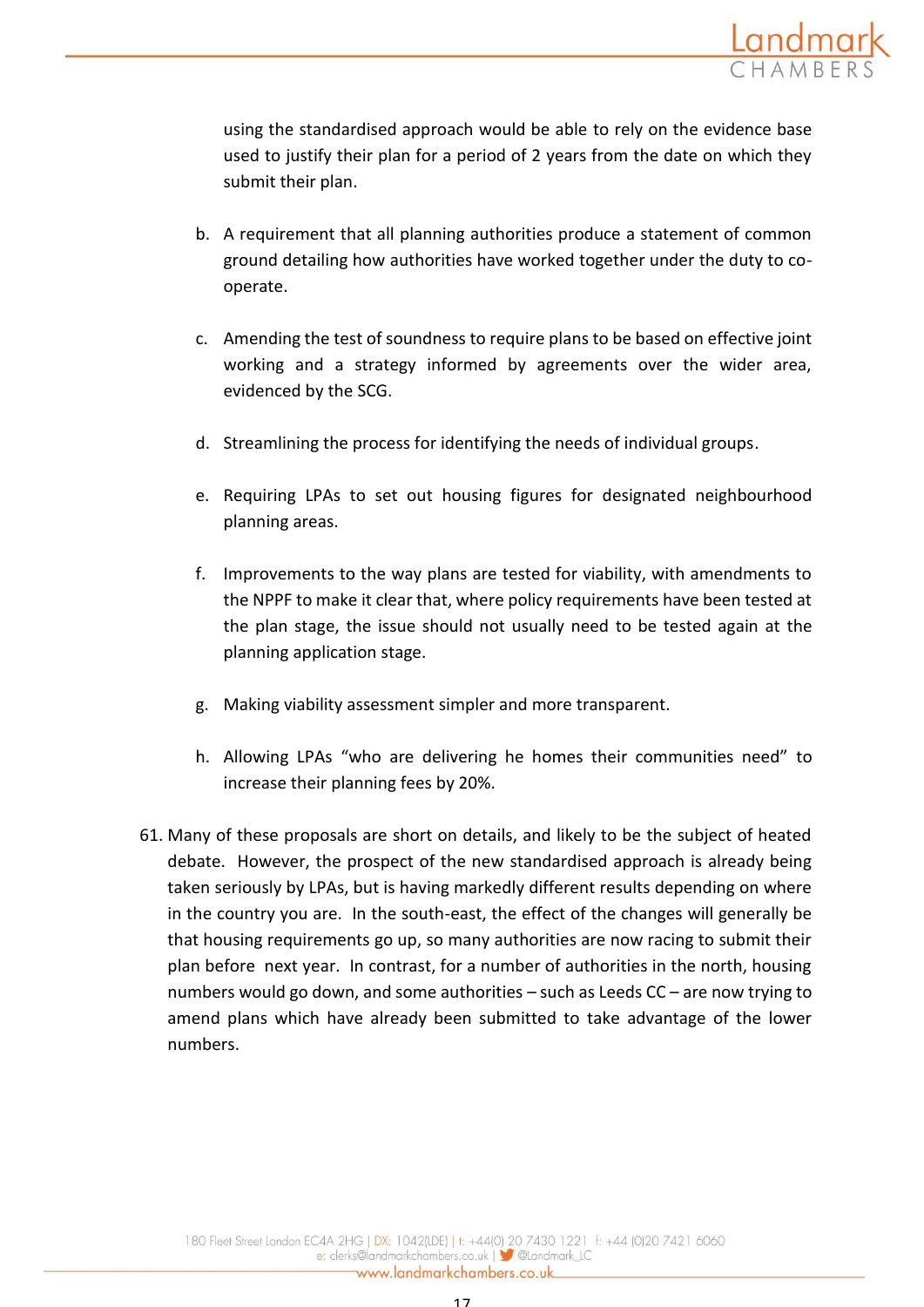## **Alternative Proposals**

- 62. In planning law, it is generally recognised that applications have to be determined on their own particular merits. Consequently, the case law has for many years recognised that:
	- a. if a particular proposal is not inherently harmful, the fact that there are other sites on which it could have been proposed is normally irrelevant: *Trusthouse Forte Hotels v. Secretary of State for the Environment<sup>46</sup>*;
	- b. in the absence of a development plan policy reserving a site for a particular purpose, it is also normally irrelevant that, if permission is refused, some other – arguably more desirable – development might come forward: *R (Mount Cook Land) v. Westminster City Council*. 47
- 63. The second of these points has recently been re-affirmed by the Court of Appeal in *Lisle-Mainwaring v. Carroll*. 48
- 64. The case concerned the infamous "stripey house" in Kensington and Chelsea.When purchased by Mrs Lisle-Mainwaring, No. 19 had last been in active use as an office falling within use class B1, but this had been changed to B8 under permitted development rights. She then applied for permission to convert it to residential use. Although RBKC's development plan had a clear policy restricting the conversion of offices to residential, there was no comparable restriction on conversion from B8.
- 65. On appeal, the Inspector granted permission on the grounds that the change from B8 to C3 was in accordance with the development plan. In so doing, he rejected the argument advanced by Mrs Lisle-Mainwaring's next door neighbour, that the change from B1 to B8 had been a sham, and that permission should be refused on the grounds that refusal would lead to a resumption of the B1 use.
- 66. That decision was challenged by Mr Carroll. In the proceedings, the central issue in this case was the circumstances in which it would be appropriate to refuse planning permission for a proposed development on the grounds that there was an alternative, possible use of the land. In the High Court, Lang J quashed the inspector's decision on the grounds that the Inspector had failed to grapple properly with Mr Carroll's argument. However, the Court of Appeal overturned that decision, finding not only

<sup>46</sup> [1977] 1 WLR 926

<sup>47</sup> [2003] EWCA Civ 1346

<sup>48</sup> [2017] EWCA Civ 1315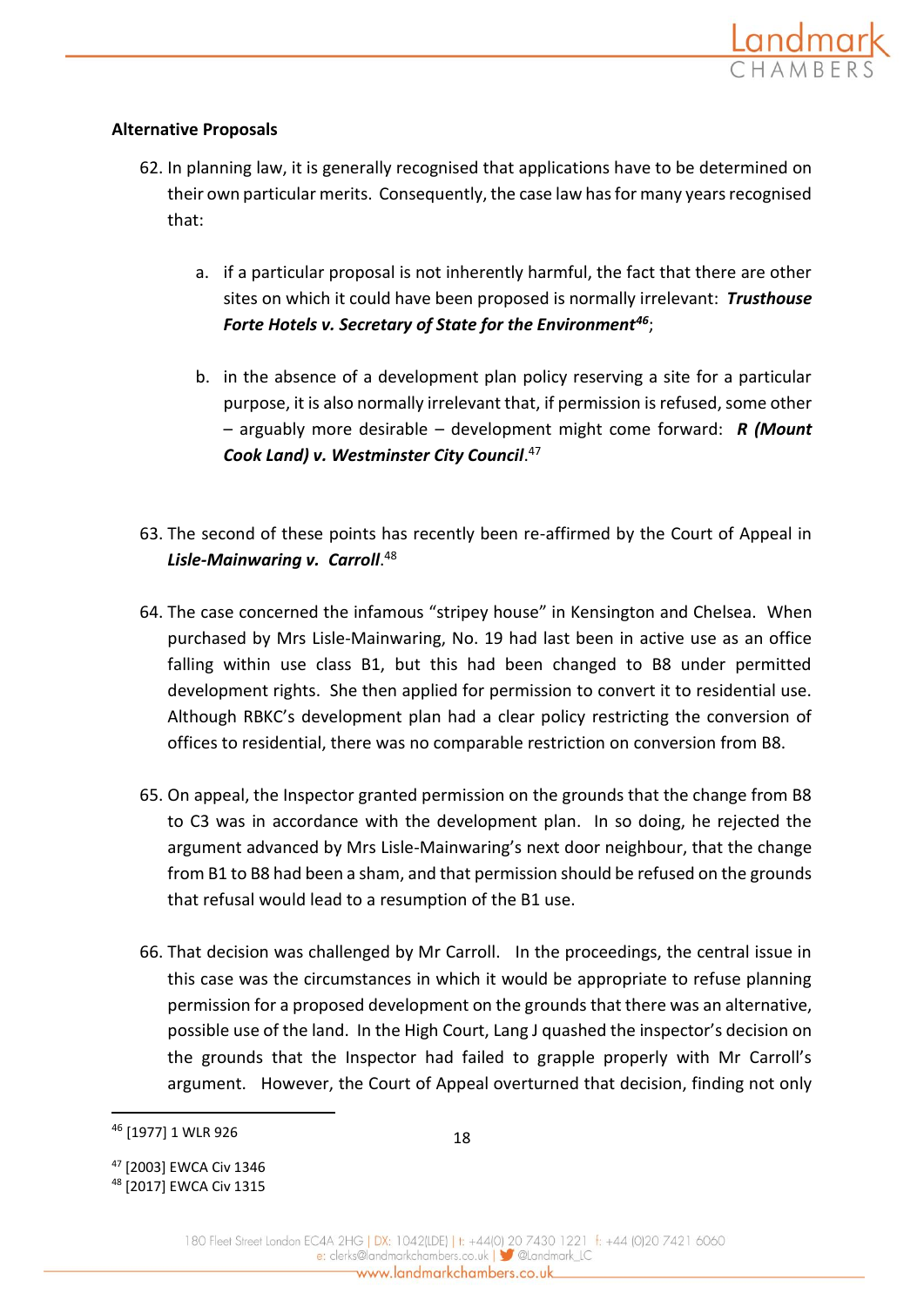![](_page_18_Picture_0.jpeg)

that the Inspector had grappled with the issue, but also that the conclusion he had come to was the only one open to him.

- 67. Citing the judgment of Auld LJ in *Mount Cook Land*, Lindblom LJ said that the law was clear on the circumstances in which a potential alternative future use of the site on which development was proposed was a material consideration. The *Mount Cook* principles aligned with "the most fundamental principle of development control decision-making: that an application must be determined on its own merits, in accordance with the statutory scheme". If the proposed development was acceptable in its own right, the alternative proposal was normally irrelevant. Alternative proposals would only be material in "exceptional circumstances", and even then, only if the alternative was not "inchoate or vague" and there was a "real possibility" of its being implemented in the foreseeable future.
- 68. Against this backdrop, the "loss" of the benefit of a possible alternative use could not qualify as "planning harm" which would bring the case within the exceptional circumstances test, because this would be inimical to the very requirement that circumstances had to be exceptional.

## **Section 73 Permissions and the Use of Conditions**

- 69. It is well-established that a permission under section 73 to modify a condition subject to which planning permission has been granted is a new, freestanding planning permission which stands alongside the original. Accordingly, when granting permission under s. 73, it has long been recognised that it is at the very least good practice, if not a legal requirement, for the new permission to repeat all the conditions from the old permission which need to be carried over. Slightly less well known is the fact that under section 73(5), it is not possible to use section 73 to extend the time for commencement of development or for the submission of an application for approval of reserved matters.
- 70. Sadly, both these points are lost on many planning authorities, and in *Lambeth v. Secretary of State for Communities and Local Government<sup>49</sup>* the Council appears to have been oblivious to either.
- 71. The case concerned a 2010 planning permission for a DIY store which had had a condition attached restricting the range of goods which could be sold. In 2014, the owners applied to vary that condition so as to widen the range of goods. They

<sup>49</sup> [2017] EWHC 2412 (Admin)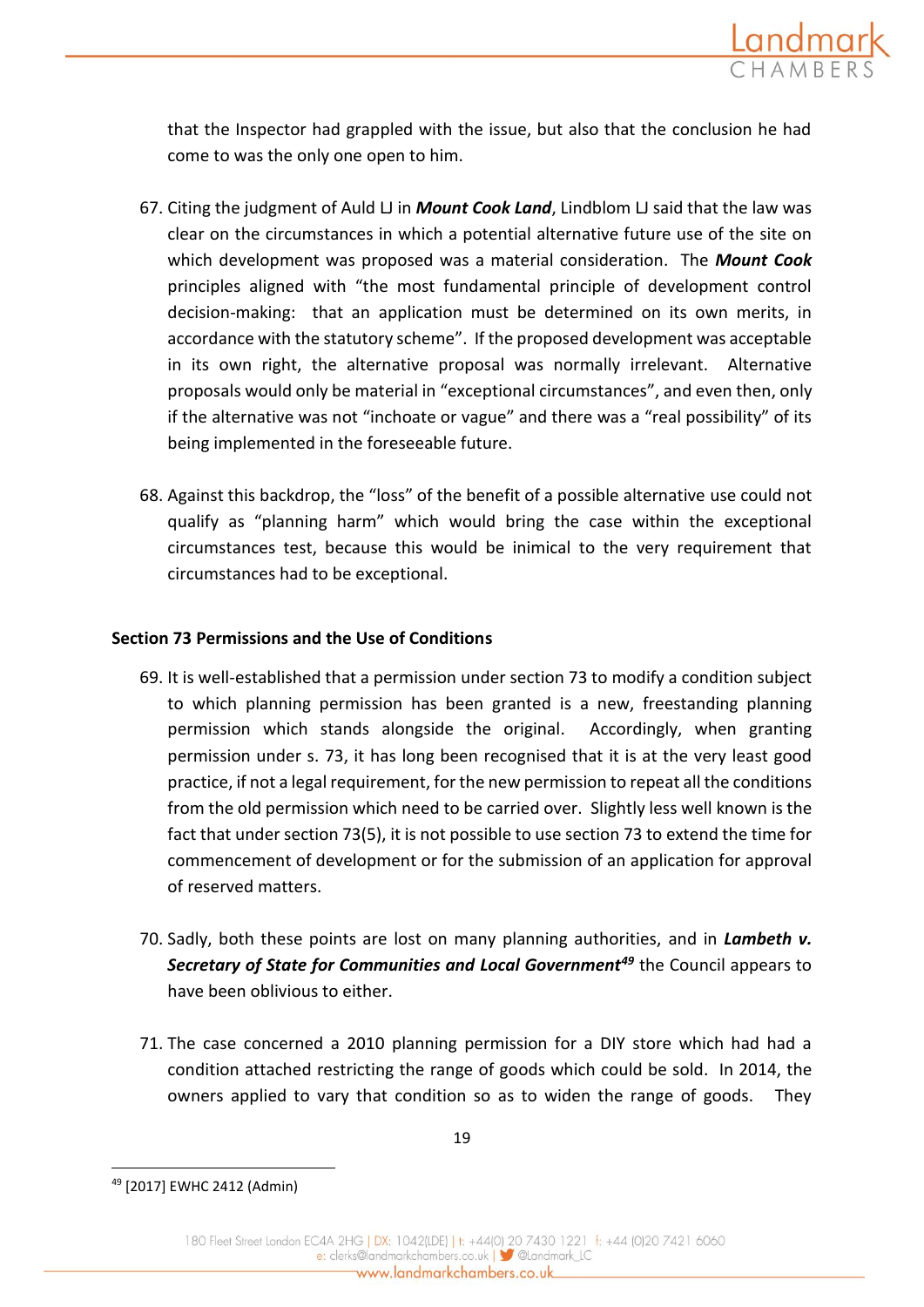![](_page_19_Picture_0.jpeg)

specifically proposed wording for a new condition, which – although wider than the original – was also restrictive.

- 72. In granting that application, Lambeth set out, in the description of the development for which permission was being granted, the full text of the old and proposed new conditions. However, the proposed condition was not, in fact, repeated as a condition subject to which planning permission was granted. Instead, condition 1 stated that the development should be begun within 3 years of the date of the decision.
- 73. When the owners applied for a LDC certifying that the 2014 permission allowed the unrestricted retail sale of all retail goods, their application was refused by the Council but upheld on appeal by the Inspector on the basis that the 2014 permission was a new permission, which had no condition restricting the nature of the retail use.
- 74. In the High Court, that decision was upheld by Lang J. Although the 2014 permission was ambiguous, it was impossible to interpret the conditions in the 2014 permission as including the "proposed wording" set out in the description of the development. Nor could it be implied into the permission. In this regard, Lang J accepted that the decision in *Trump v. Scottish Ministers<sup>50</sup>* allowed not only the correction of "incomplete conditions", but also the imposition of new ones (albeit in rare cases). However, in order to imply a condition, it was not sufficient to show that it reflected the LPA's purpose, or that it would be fair: it must be necessary to give efficacy to the document. In the present case, that test was not satisfied.
- 75. Lang J also held that condition 1 was invalid.
- 76. The case is therefore yet another- salutary warning to local authorities considering section 73 applications.
- 77. In a second case on section 73, *Wet Finishing Works Ltd*, Singh J upheld a section 73 application which had been to increase the number of units which could be constructed under an original permission for only 84 units. Appling the earlier decision in *Arrowcroft*, Singh J said the question was whether the change amounted to a *fundamental alteration* of the proposal put forward in the original application. This was a matter of planning judgment.
- 20 78. It is questionable whether this decision is correct. A s.73 application can only change the conditions attached to a permission, and not the description of development itself. On the face of it, a planning permission for 84 units is specific as to the number of

<sup>50</sup> [2015] UKSC 74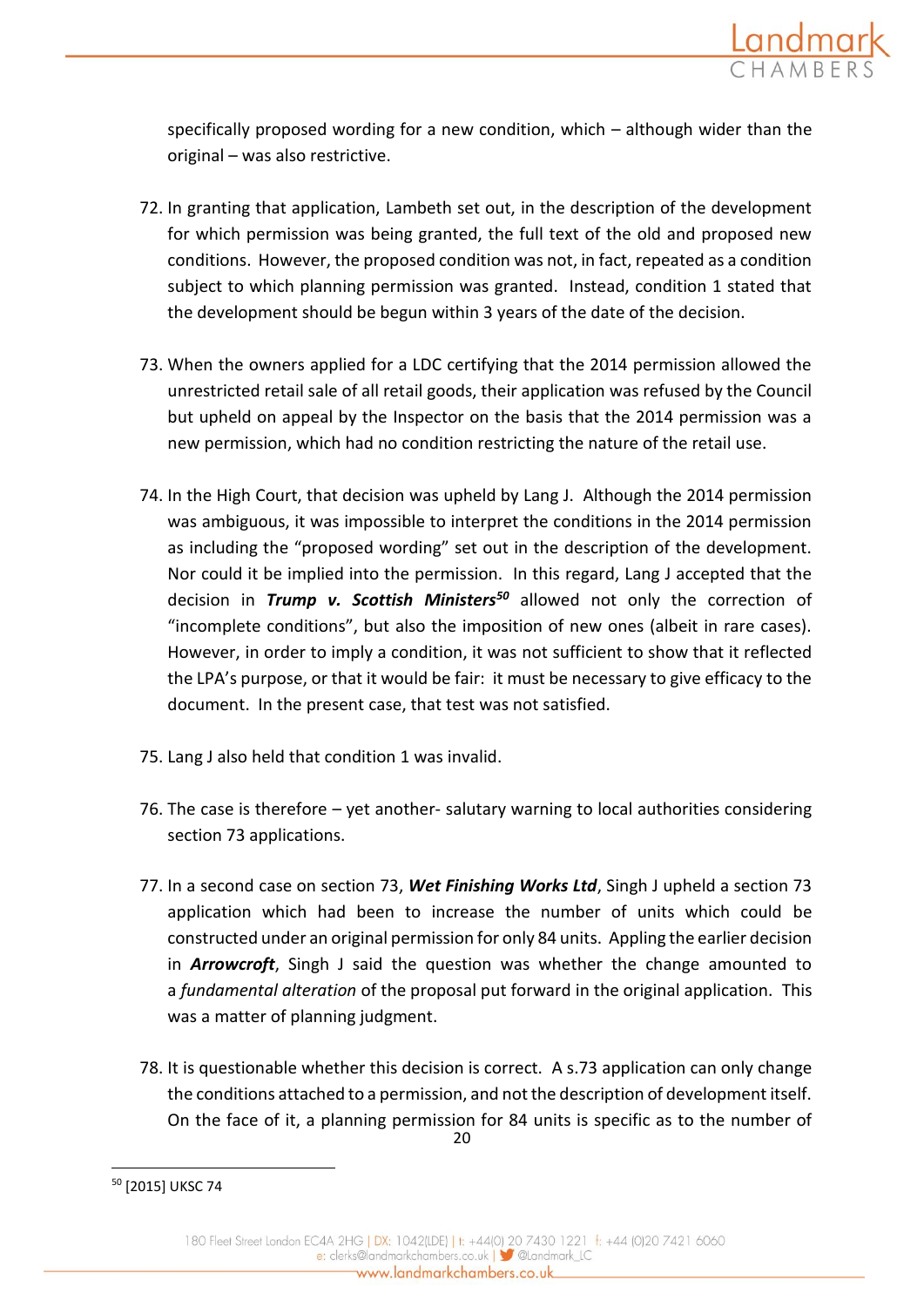![](_page_20_Picture_0.jpeg)

units which may be built, and any additional unit would be operational development for which there was no permission.

# **Heritage**

- 79. There have been four cases of note concerning heritage issues in the last year. The first, *R* (oao Hayes) v. City of York Council<sup>51</sup>, concerned the meaning and effect of paragraph 141 of the NPPF, which states that where heritage assets are lost or partly lost, local planning authorities and developers should make archaeological records publicly available, but "the ability to record evidence of our past should not be a factor in deciding whether such loss should be permitted".
- 80. The development in that case was a proposal to construct a new visitor centre at Clifford's Tower in York. The construction involved archaeological works and disturbance to buried artefacts. The issue in the case was whether paragraph 141 meant that the commitment to record evidence of disturbed artefacts could be taken into account *at all* in the decision to grant planning permission. Kerr J considered that the literal interpretation of paragraph 141 was that the recording of evidence could not be a material factor in the decision. But, after considering the purpose and context of the policy, as illuminated by its previous iterations, he rejected that literal interpretation and effectively implied the word 'decisive' before 'factor' in para 141:

"It follows that, on the literal reading … the officer's report would have taken account of a legally irrelevant consideration and the decision consequently flawed. But rejecting, as I do, the literal interpretation in favour of a sensible and liberal construction of the paragraph in its proper historical context, the officer's report and the committee's decision were not taken inconsistently with the concluding words of NPPF paragraph 141. The recording of evidence of the past was not the sole justification for the development. It was treated as part of the public benefit flowing from the project, but that was not unlawful."

- 81. The second and third cases concern the concept of the setting of a heritage asset. This is a matter on which the guidance issued by Historic England suggests that the concept is broad.
- 21 82. In *R (Williams) v. Powys CC*<sup>52</sup> the LPA had granted planning permission for a wind turbine approximately 1.5km away from a Grade II\* listed church. The Court of Appeal

<sup>1</sup> <sup>51</sup> [2017] EWHC 1374 (Admin)

<sup>52</sup> [2017] EWCA Civ 427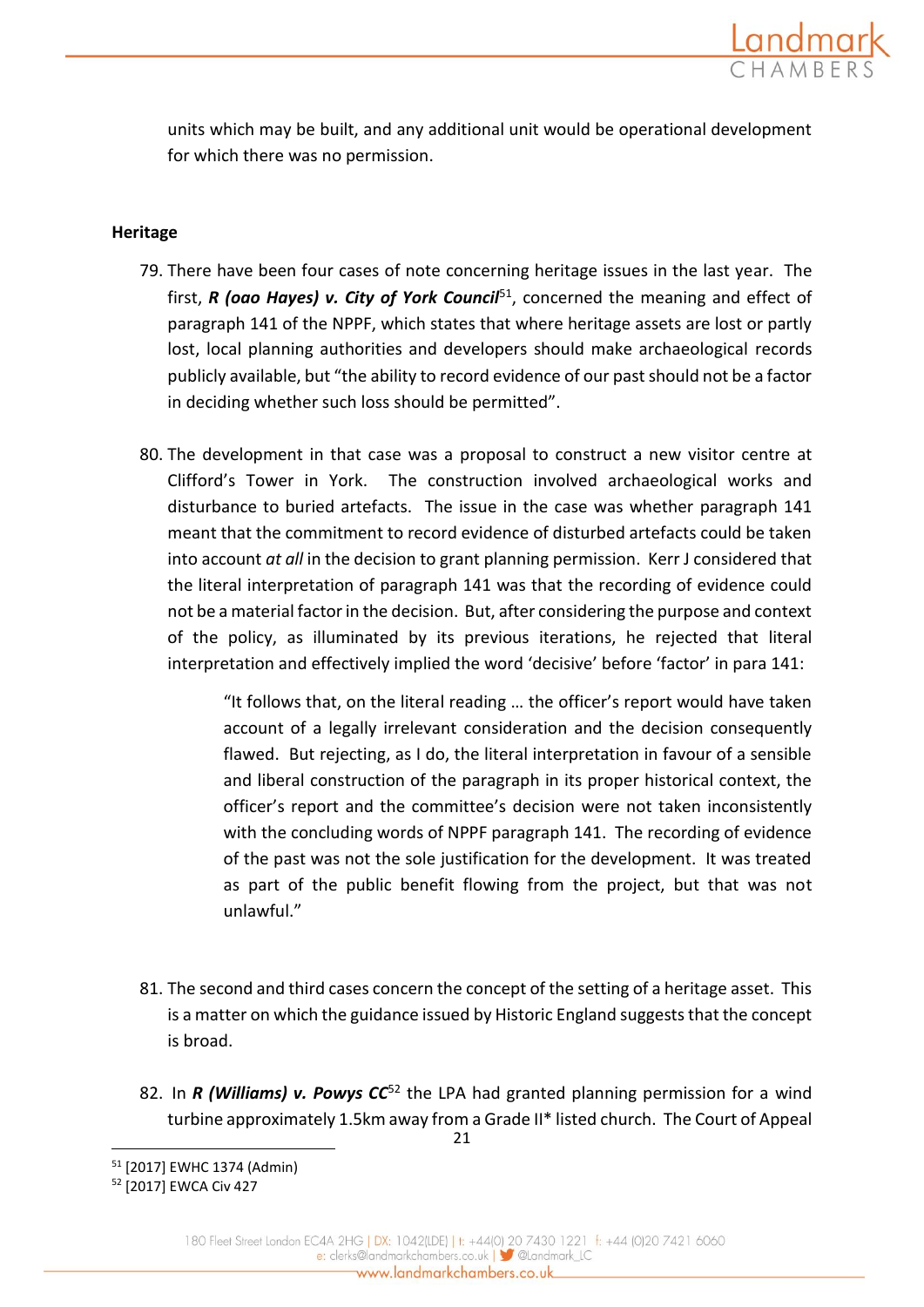![](_page_21_Picture_0.jpeg)

quashed the permission because the Council had failed to consider the harm to the setting of the church that would potentially be caused by the inter-visibility between the turbine and the church (the ability to see one from the other) and by the 'covisibility' of the two (that is, the fact that the turbine and the church could be seen together from some viewpoints). The fact that the issue of the impact on the church had not been raised by consultees or the public at the time of the grant of permission did not relieve the planning authority of its duty under s.66(1) of the Planning (Listed Buildings and Conservation Areas) Act 1990.

- 83. Of particular note were Lindblom LJ's comments on what was required before there could be an impact on setting. Specifically, he said that for there to be an impact on setting there must be a distinct visual relationship of some kind between the heritage asset and the development, a relationship "that was more than remote or ephemeral and which in some way bore on one's experience of the listed building in its surrounding landscape or townscape". However, physical proximity was not always essential for such an effect, and harm could be caused by the inter-visibility and covisibility of the two.
- 84. This indication that setting involves a visual connection is in contrast to the decision in *Steer v. SSCLG<sup>53</sup>* where - in a judgment handed down just a few weeks after *Williams* - Lang J held that the Inspector had erroneously determined that a physical or visual connection was necessary for the appeal site to form part of the setting of Kedleston Hall. In Lang J's view, the Inspector had erred by failing to consider whether the existence of a historical, social and economic connection between the Hall and its agricultural estate lands could be sufficient to bring those lands within the setting of the Hall.
- 85. The Court of Appeal decision in *Williams* was not available at the time of the hearing before Lang J and she did not refer to it in her judgment. Her decision is not easy to reconcile with Lindblom LJ's suggestion that there could only be an impact on setting if there was a distinct visual relationship between the development and the heritage asset. However, it is important to remember that in *Williams* Lindblom LJ was only looking at the visual connection, and was not asked to consider whether non-visual relationships could influence the extent of a heritage asset's setting; whereas in *Steer* the point was squarely in issue and was therefore considered in some detail.
- 22 86. My personal view is that, although one needs to be careful about extending the concept of setting too far, it must be right that setting is concerned with more than just a visual relationship. If nothing else, the way in which one experiences a heritage

<sup>53</sup> [2017] EWHC 1456 (Admin),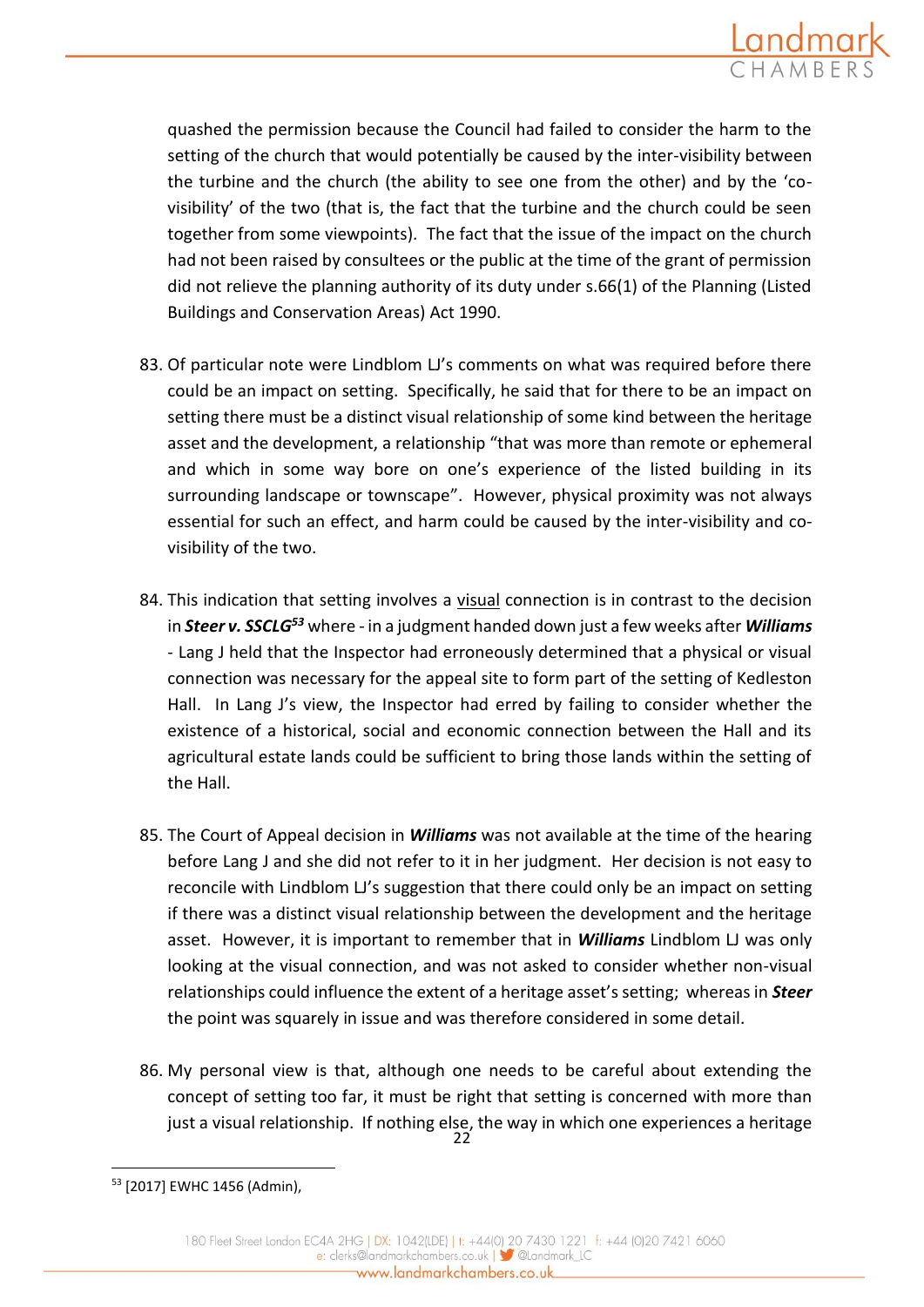![](_page_22_Picture_0.jpeg)

asset is also influenced by factors such as sound: a noisy development in the vicinity of a tranquil ruin would undoubtedly affect one's experience of the latter, even if the development was not visible. Whether this can be extended to historic, social or economic connections is more difficult. I understand that an application for permission to appeal has been made in *Steer*, so the Court of Appeal may soon be able to clarify the matter.

87. Finally, on the issue of heritage, in *R (Khodari) v. Royal Borough of Kensington and Chelsea*<sup>54</sup> the Court of Appeal has confirmed that whether or not a non-listed building is a "heritage asset" is a matter of planning judgement for the decision maker. Whilst "heritage assets" includes designated heritage assets and assets identified by the local planning authority (for example, through local listing), the term can include other assets of heritage interest.

## **Green Belt**

- 88. There have been a number of important cases on Green Belt policy this year.
- 89. In *R* (Boot) v. Elmbridge BC<sup>55</sup> the Court held that paragraph 89 of the NPPF was clear in providing that new buildings comprising facilities for outdoor sport, outdoor recreation and cemeteries would *only* be appropriate development in the Green Belt so long as they preserved the openness of the Green Belt and did not conflict with the purposes of including land within it. *Any* harm to openness or to those purposes would mean that the development could *not* be appropriate development in the Green Belt.
- 90. Three further cases concern the application of the decision in *Turner*<sup>56</sup> last year. In **Turner** the Court of Appeal concluded that visual impact can be an aspect of impact on openness. This year:
	- a. in *R* (Samuel Smith Old Brewery) v. North Yorkshire CC<sup>57</sup> the High Court held that whether visual impact is relevant will depend on the circumstances of the case and there is no requirement in every case to take into account visual impact when assessing openness;

<sup>54</sup> [2017] EWCA Civ 333

<sup>55</sup> [2017] EWHC 12 (Admin)

<sup>23</sup> 947 (Admin) in which the Court held that an Inspector had erred in law by treating visual impact as irrelevant <sup>56</sup> *Turner v. SSCLG* [2016] EWCA Civ 466, followed in *Goodman Logistics Developments v. SSCLG* [2017] EWHC to the issue of openness.

<sup>57</sup> [2017] EWHC 442 (Admin)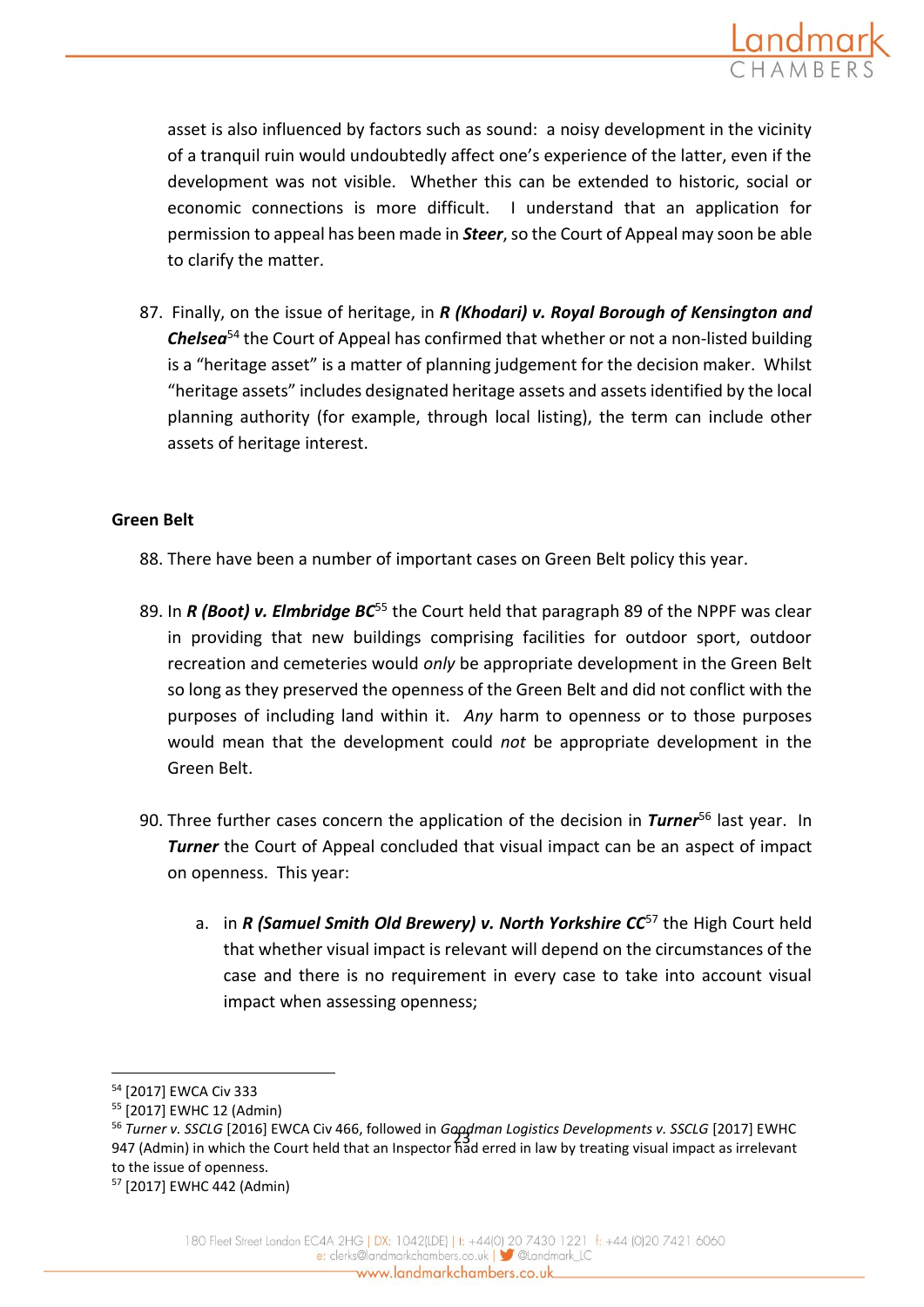![](_page_23_Picture_0.jpeg)

- b. in *Goodman Logistics v. SSCLG* Holgate J concluded that the visual impact of the proposal in that case was "obviously relevant", and the failure to consider it was an error of law;
- c. in *Smith v. Secretary of State for Communities and Local Government<sup>58</sup>* the court was concerned with an application to convert a single storey industrial shed into two semi-detached dwellings. The applicant had argued that this was appropriate development, because para 90 of the NPPF allowed the reuse of buildings that are of permanent and substantial construction, but this had been rejected by the Inspector on the grounds that para 90 was subject to the caveat that the development would preserve the openness of the Green Belt. The Inspector observed that, although there would be no extension of the existing buildings, the new garden areas would be enclosed by 2m tall fences and there would be "domestic paraphernalia" which would have an impact (albeit limited) on openness. In the High Court, that conclusion was challenged on the grounds that the visual impact associated with these features was not a result of any built development, and that impacts of this kind were inherent in the reuse of any building. Both arguments were rejected. Openness was an "open textured" concept which was not limited to the impact of new buildings, nor was the additional paraphernalia proposed in this case inherent in the reuse of a building.
- 91. Taken together, these decisions leave this part of Green Belt policy in something of a mess. The stringency of *Boot* makes it difficult to see how many applications for new sports facilities could ever be appropriate, and there are no clear guidelines on how to tell whether the visual aspects of openness fall on the *Samuel Smith* or the *Goodman Logistics* side of the line. It is understand that *Samuel Smith* may go up on appeal, so there may yet be an opportunity for the Court of Appeal to provide some clarification.

## **Habitats**

1

92. In January this year, in *SSCLG v. Wealden DC<sup>59</sup>*, the Court of Appeal upheld a decision of Lang J to quash a planning permission for housing development granted on appeal by the Secretary of State. The Court considered that Lang J was right to determine that the Inspector had erred in failing to consider the deliverability and efficacy of mitigation measures in circumstances where the Inspector had concluded that those

<sup>58</sup> [2017] EWHC 2562 (Admin)

<sup>59</sup> [2017] EWCA Civ 39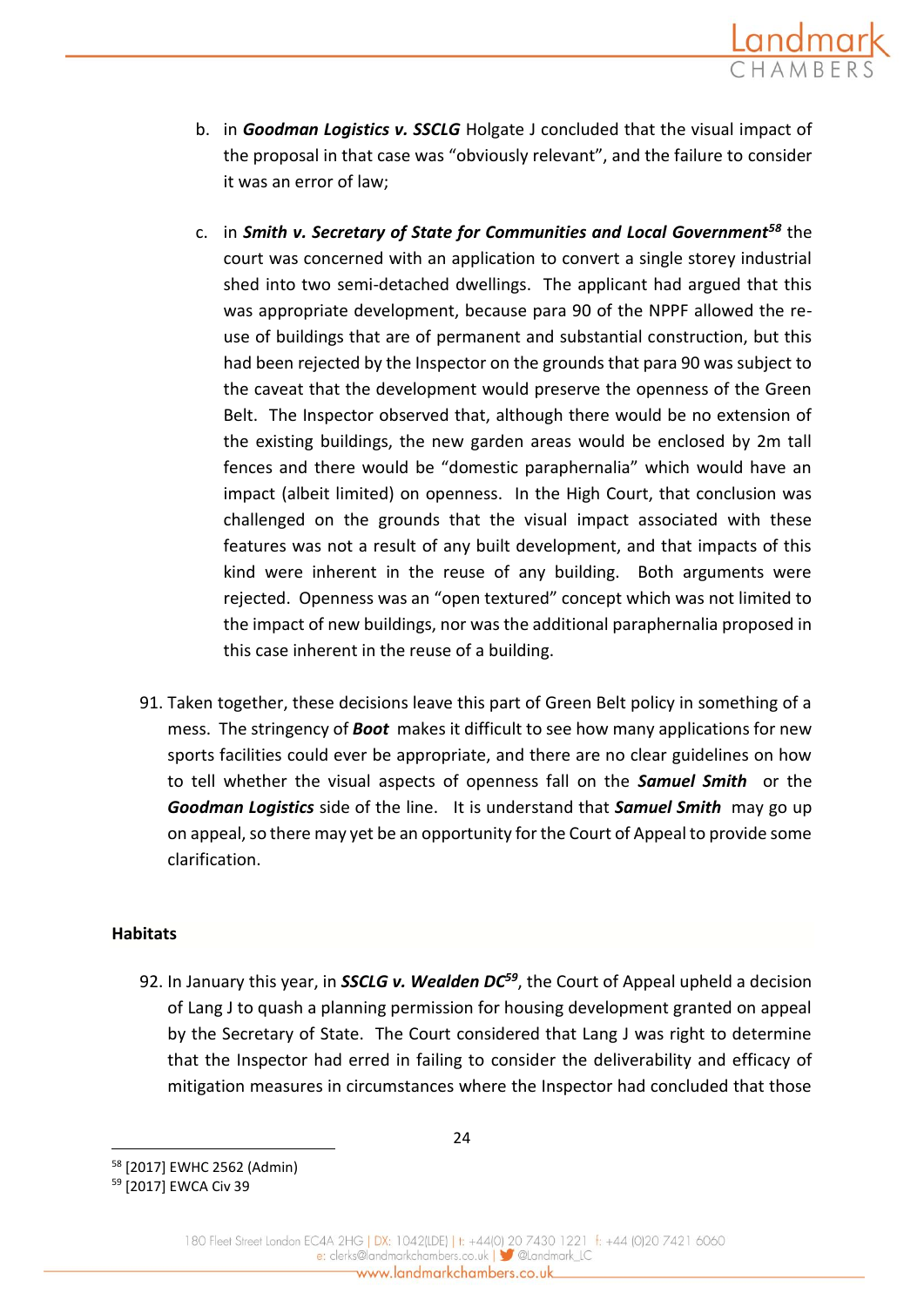![](_page_24_Picture_0.jpeg)

mitigation measures were necessary to ensure that there would be no significant effects on the Special Area of Conservation ("SAC").

- 93. In a second case concerning the same SAC, Wealden District Council successfully applied to quash the Joint Core Strategy ("JCS") prepared by neighbouring Lewes District Council and the South Downs National Park Authority. WDC's grounds related to the impact of the JCS development on traffic flows on routes within 200m of the SAC.
- 94. Specifically, Natural England had advised that if the expected increase in traffic ("AADT flows") was less than 1,000 cars per day or 200 HGVs per day or if there was less than a 1% increase in traffic generated compared to that predicted at the end of the JCS period, then it could be concluded that the effect on the SAC would not be significant and the effect could be 'screened out' without needing to carry out an appropriate assessment under the Habitat Regulations. Unfortunately, that advice was given simply in the context of increases attributable to predicted growth from within the JCS area, and failed consider those effects of the JCS in combination with the neighbouring core strategy already adopted by Wealden District Council in 2013. If the Wealden development was included, the 1,000 threshold for significant effects would have been exceeded, resulting in the need for an appropriate assessment under the Habitats Regulations.
- 95. In the High Court, Jay J concluded that the failure to amalgamate those two figures was in breach of the legal requirement to consider *in combination* effects. NE's advice that there would be no significant effects and that no appropriate assessment was required was 'obviously wrong' and this error had infected the decision-making process and the lawfulness of the resulting JCS.
- 96. The issue in *Wealden* is of general application. More than one authority has had to go back and revisit its emerging plan in the light of this decision.
- 97. Under the heading Habitats, note that as of the end of November 2017 we will have new regulations. These make only minor changes here (but irritatingly change all the regulation numbers).

## **Reasons**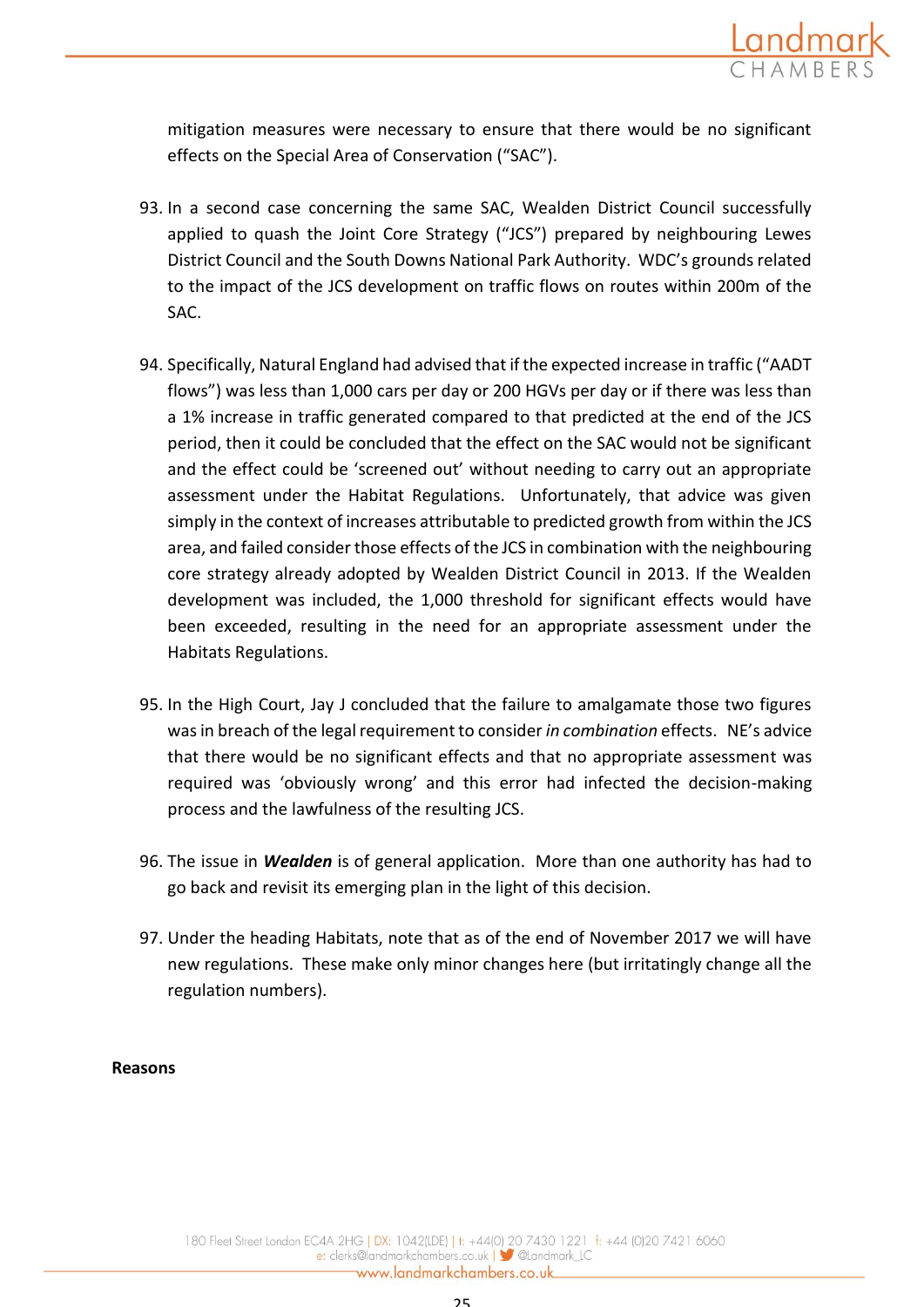![](_page_25_Picture_0.jpeg)

- 98. There have been a number of cases this year concerning the duty to give reasons in planning cases.
- 99. In terms of the whether local planning authorities are obliged to give reasons for deciding to grant planning permission, as a matter of common law it has been clear since the decision of the Court of Appeal in *Chaplin*<sup>60</sup> in 1998 that there is no general common law duty to give reasons. Between 2003 and June 2013 however there was a statutory duty<sup>61</sup> on local planning authorities to give summary reasons for a decision to grant planning permission. Logically, on the revocation of that statutory duty (in non-EIA cases), one might have thought that we would simply return to the position as it was under *Chaplin*. However, for the moment, *Chaplin* must be read subject to two recent decisions of the Court of Appeal, where the Court conclude that there was a need to give reasons:
	- a. in *R* (CPRE) v. Dover<sup>62</sup> the Court of Appeal concluded that the Council had failed to give adequate reasons for the grant of permission for major development in an AONB. Laws LJ concluded that the Council was under a duty to give reasons because the Planning Committee had departed from the officers' recommendation, and because of "the pressing nature of the policy expressed in NPPF paragraphs 115 and 116" which gave the highest status of protection in relation to landscape and scenic beauty. In his view

" A local planning authority which is going to authorise a development which will inflict substantial harm on an AONB must surely give substantial reasons for doing so."

b. in *Oakley v. South Cambs DC* **[2017] EWCA Civ 71** Elias J saw considerable merit in a general duty to give reasons, in all cases other than where the Committee's reasons are clear from the officer's report $63$  but eventually decided the case on the narrower basis that, in the case before him, the committee had disagreed with the officer's recommendation, and in addition has done so in circumstances where its decision was not consistent with the development plan and involved inappropriate development in the Green Belt.

<sup>60</sup> *Chaplin* (1998) 76 P & CR 207

<sup>26</sup>  $61$  This was when the duty to provide summary reasons for the grant of permission (under Article 31(1)(a) of the Town and Country Planning (Development Management Procedure) (England) Order 2010 (SI 2010/2184) was repealed.

<sup>62</sup> *R (oao CPRE) v. Dover DC* [2016] EWCA Civ 936

<sup>63</sup> See judgment of Elias LJ at paras 45 to 55 in *Oakley* but note that the Judgment of Sales LJ at paras 70 to 76 does not fully support this rationale.